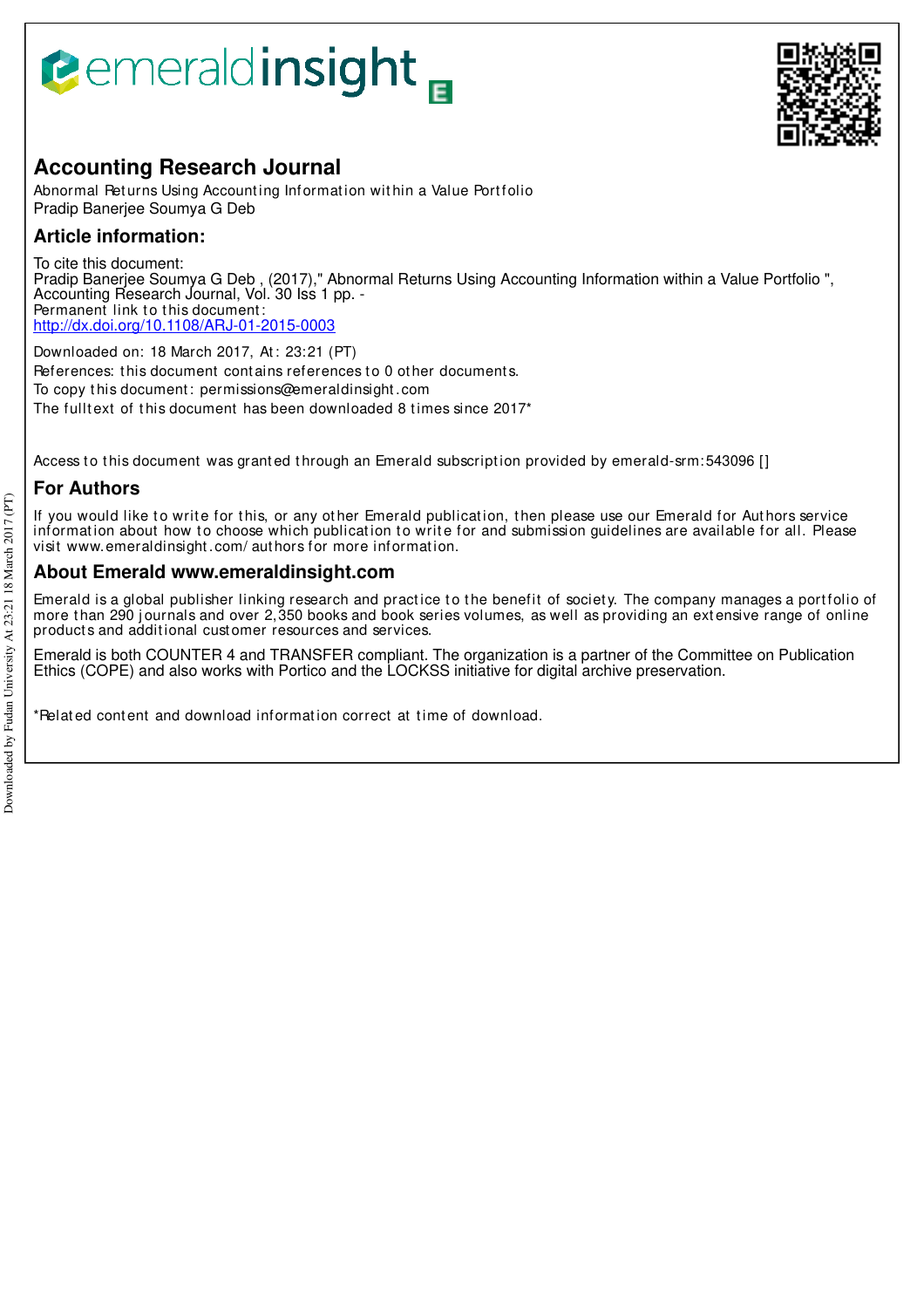#### **Abnormal Returns Using Accounting Information within a Value Portfolio**

#### **Abstract**

**Purpose:** This paper investigates whether a simple accounting information based fundamental analysis strategy could identify winners from losers within a portfolio of high book to market (value) stocks, over the last decade in the Indian equity market, where historically information disclosure and transparency levels have been on the lower side.

**Design/Methodology/Approach:** Using a sample of 'value' firms, we formulate an 'F-score' for each firm, as the sum of binary signals (favourable and unfavorable) with respect to nine key variables. We then form ten equal size F-score portfolios within the value band, each year, and track the performance of robust high F score firms vis-à-vis that of weaker low F score firms.

**Findings:** We highlight, that the historical success of a value strategy in general, relies on the strong performance of few firms while 'tolerating the poor performance of many deteriorating companies' within the broad value group and show that firms with strong fundamentals within the value group outperform their less robust counterparts, based on absolute as well as risk adjusted measures.

**Practical Implications**: Our results show that strong performers can indeed be distinguished from underperformers within the broad category of value stocks. This can have significant implications for investors at large in the Indian equity market.

**Originality /Value:** The study suggests an approach to identify potential winners within a broad 'value' portfolio using an array of accounting information even in a relatively less transparent Indian equity market.

Key Words: F-score, Value stock, book-to-market, Abnormal returns

Paper Type: Research Paper.

© Emerald Group Publishing Limited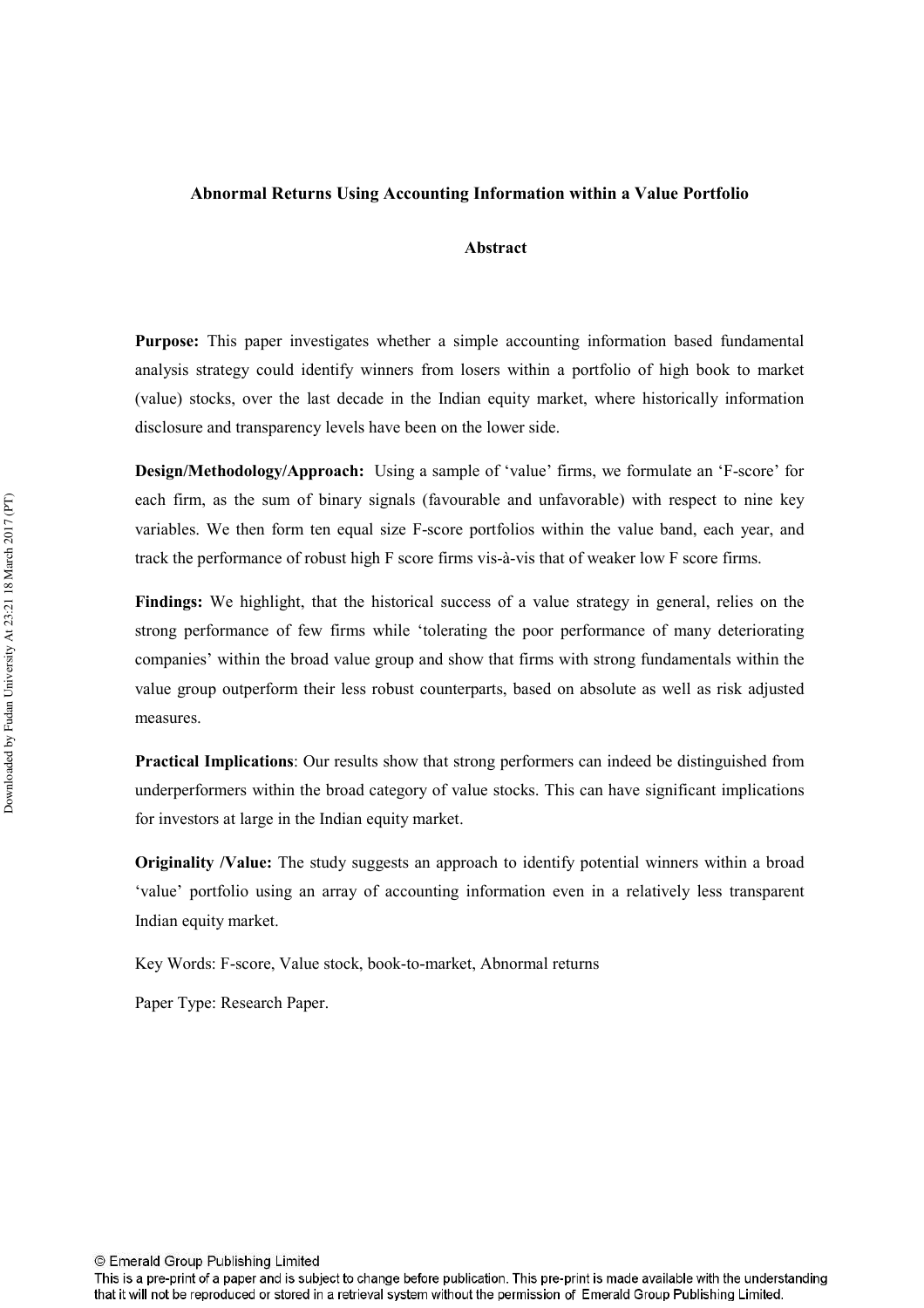#### **1. Introduction**

This paper investigates whether a simple accounting based fundamental analysis strategy can help investors identify superior performers within a portfolio of low market-to-book (value)<sup>1</sup> stocks in the Indian equity market over the last decade. One of the most contentious issues of discussion among researchers for many years is the empirical evidence that value stocks generate higher average returns than growth stocks. A significant amount of research in this area (Chan et al., 1991, Fama and French, 1992; Rosenberg et al., 1985; Deb et al., 2006 and Deb, 2012), demonstrates evidence towards the same in various markets across the globe, including Indian equity markets. Prior literature attributes this superior performance to both market efficiency and inefficiency. Fama and French (1992) argue that value stocks typically represent distressed firms and are hence more risky. The subsequent superior performance of these firms thus represents a fair compensation for incremental risk. This interpretation is also reflected in other contemporary works (Penman, 1991). Another explanation towards this superior return performance is believed to be 'market mispricing'. This theory postulates that value firms are actually 'neglected firms', where the market overshoots and forms 'too pessimistic' expectations about future performance of these firms based on some poor prior performance (Lakonishok et al., 1994). This leads to 'positive return surprises' in the subsequent periods causing superior performances (La Porta et al., 1997). Historically, however, it is seen that analysts typically tend to recommend glamour stocks and strong momentum companies (La Porta, 1996). One possible explanation for this is probably their belief that on an individual stock basis a typical value firm underperforms the market and the success of the value strategy is exhibited only at a portfolio level.

Piotroski (2000) explores further into this issue and highlights that success of value strategy relies on the strong performance of a few firms within the group while "tolerating the poor

 $\overline{a}$ 

 $1$ Value stocks are stocks with low ratios of price to some fundamental parameter like book-value of equity, cash flow, sales, earnings etc.

<sup>©</sup> Emerald Group Publishing Limited

This is a pre-print of a paper and is subject to change before publication. This pre-print is made available with the understanding that it will not be reproduced or stored in a retrieval system without the permission of Emerald Group Publishing Limited.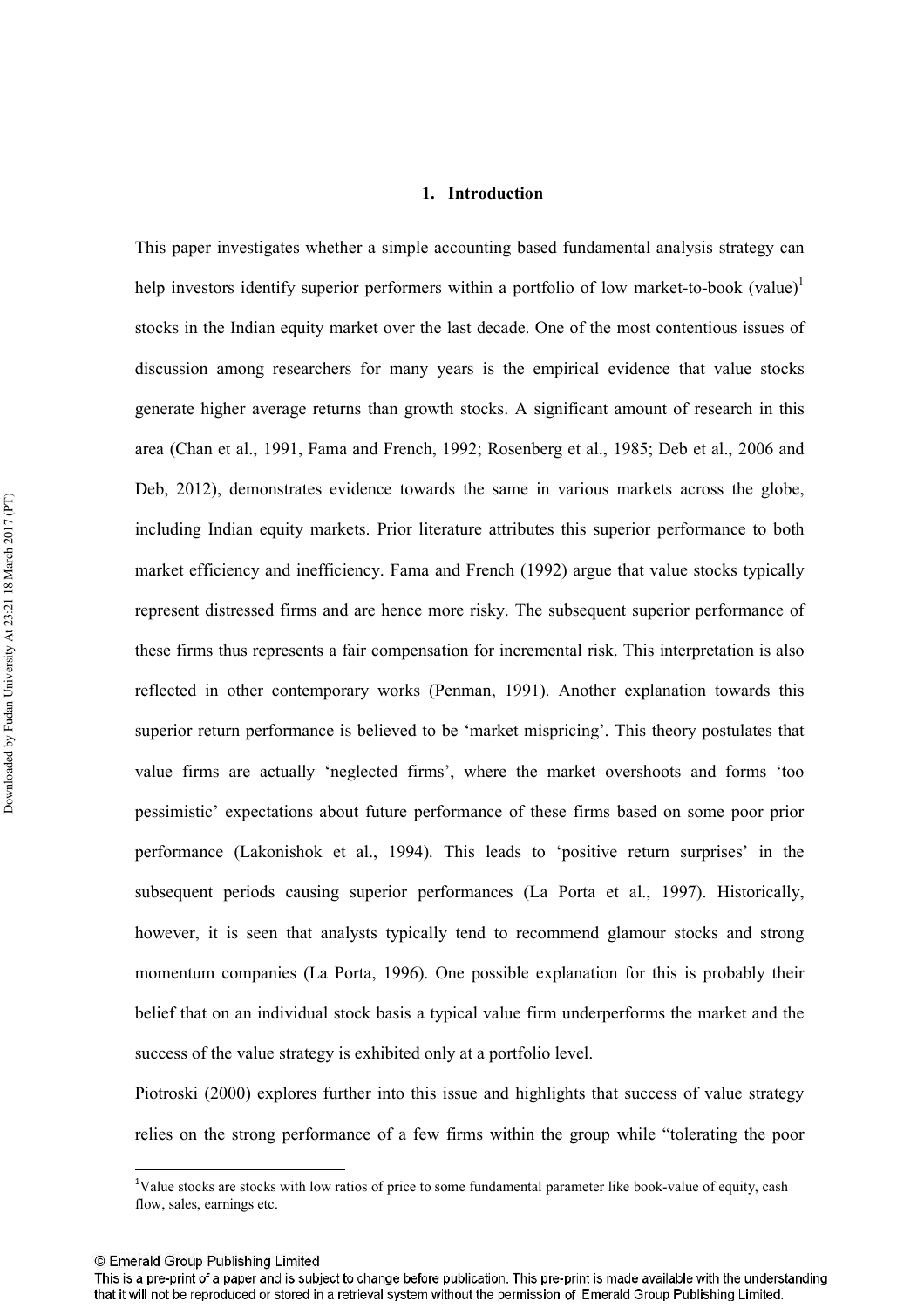performance of many deteriorating companies" within the same. He also points out that given the diverse outcomes realized within the same portfolio of value stocks, investors could benefit, ex–ante, by distinguishing between potentially strong and weak companies within the high book-to-market band. This can be done by following a simple accounting based fundamental analysis strategy that he calls 'F-SCORE'. Working on a sample of around 14000 US value stocks over a period of 21 years between 1976 to 1996, he demonstrates that this F score strategy can "shift the distribution of returns earned by an investor" positively and significantly differentiates winners from losers within a generic value portfolio. He argues that this strategy will be especially efficient in case of value stocks for three reasons : i) value firms are often ignored by market participants and are not adequately followed by analysts, ii) for value firms, most informal information dissemination channels are difficult to access and hence financial statements represent the most reliable and most accessible source of information, iii) from a valuation perspective also, growth stock valuations are typically based on long term performance expectations, with investors relying mostly on non-financial information. On the other hand valuation of value stocks, with little current expectation in place, typically focuses more on the firm's fundamentals. To the extent investors can use financial information and fundamental analysis to identify strong value companies, a high return value investment strategy can be devised. Some similar approaches, attempting to establish the usefulness of fundamental analysis are not uncommon. Mohanram (2005) combines traditional fundamentals, such as earnings and cash flows, with measures tailored for growth firms, such as earnings stability, growth stability, intensity of research and development, capital expenditure and advertising, to create an index called GSCORE. He reports significant excess returns to a long short strategy based on G Scores. Ou and Penman (1989) demonstrate that certain financial ratios can be useful in predicting future changes in earnings. Abarbanell and Bushee (1997) show that an investment strategy based on financial signals earn significant abnormal returns. Lev and Thiagarajan (1993) analyze 12 financial

<sup>©</sup> Emerald Group Publishing Limited

This is a pre-print of a paper and is subject to change before publication. This pre-print is made available with the understanding that it will not be reproduced or stored in a retrieval system without the permission of Emerald Group Publishing Limited.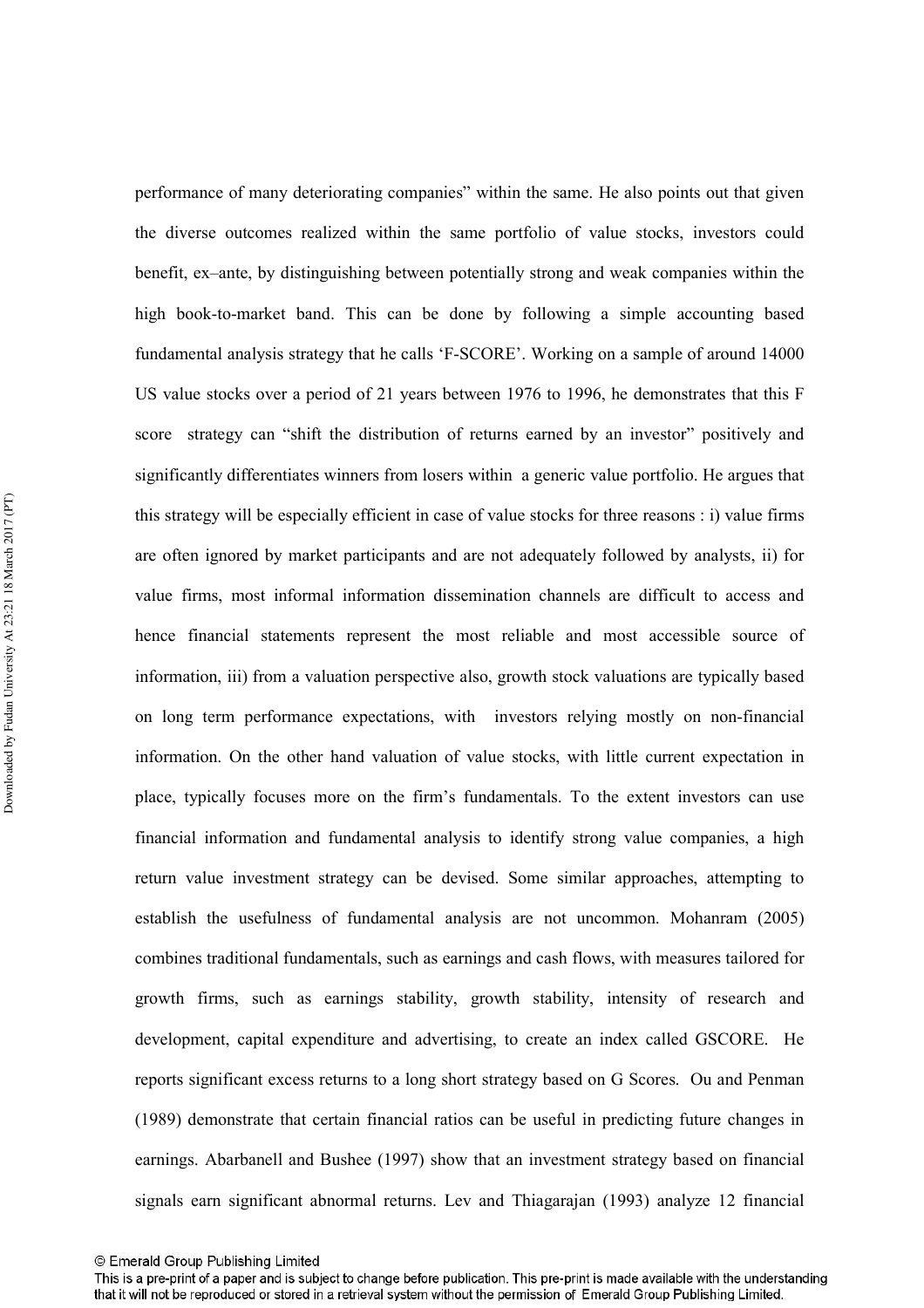signals that are used by financial analysts, and show that these signals are correlated to contemporaneous returns. Sloan (1996) shows that firms with a higher proportion of accruals in their earnings underperform in the future.

A fundamental analysis based strategy, should work at least as well in emerging markets where efficiency tends to be lower. Harvey (1995) shows that the amount of predictability found in emerging markets are greater than found in developed markets. The objective of this study is to investigate whether a simple fundamental analysis based strategy, can separate winners from losers within a portfolio of value stocks in an emerging market like India. The choice of only value stocks arises out of the notion that, inefficiency, if any, in incorporating financial information in the stock prices are to be expected more in case of value or 'distressed' stocks rather than highly followed growth or glamour stocks. In India, transparency and disclosure levels are not very high. The country ranking on Transparency International, India's overall rank is quite low (94/177) as compared to US (19/177) and India's rank on financial secrecy is also stand much lower (25/71) as compared to US  $(5/71)^2$ . Khanna, Palepu and Srinivasan (2004) analyze the firm level disclosure data of  $S\&P^3$  and show the average score on overall transparency and financial transparency and disclosure of India is a meagre 4.5 and 5.7 respectively (on a 10 point scale). Despite having such low levels of transparency and financial disclosure for Indian companies, our results show that an 'F score strategy' derived from historical accounting information, is strong enough to earn consistent positive superior returns, both on absolute and risk adjusted basis, within a value portfolio.

In this study we use a sample all firms listed in NSE and identify those with sufficient stock price and accounting data during our study period. In line with Piotroski (2000), we develop an

© Emerald Group Publishing Limited

 $\overline{a}$ 

<sup>2</sup> http://www.transparency.org/country

<sup>&</sup>lt;sup>3</sup> The transparency and disclosure survey developed by Standard and Poor's (S&P) contains 98 questions for scoring process, segmented into three different categories namely ownership structure, financial transparency and disclosure and Board and management structure. All these questions included for scoring purpose are benchmarked with U.S. best practices.

This is a pre-print of a paper and is subject to change before publication. This pre-print is made available with the understanding that it will not be reproduced or stored in a retrieval system without the permission of Emerald Group Publishing Limited.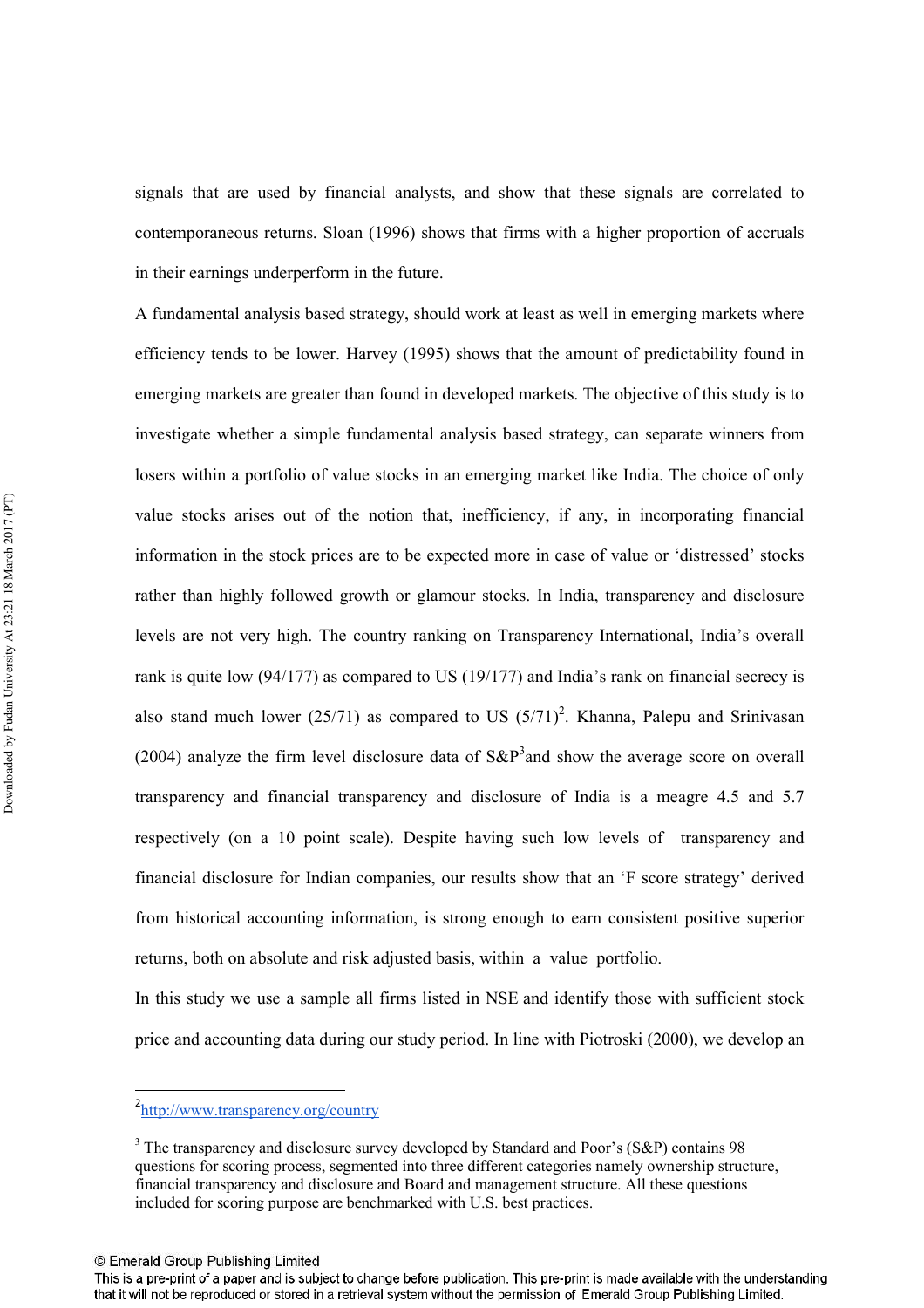F-score of each firm each year within our study period by combining nine binary fundamental signals pertaining to three broad areas: (i) profitability, (ii) leverage  $\&$  liquidity and (iii) efficiency. We then form two broad groups of value and growth stocks based on the P/B ratios of the firms each year. We select the firms only within the value subgroup for our final analysis. Within the value group we arrange the firms in an ascending order of their F scores and form 10 portfolios of equal number of stocks, name the lowest F score portfolio as F1 and the highest F score portfolio as F10. The performance of the high F score (HFS henceforth) portfolios vis-à-vis the low F score (LFS henceforth) portfolios is then checked through a number of absolute and risk adjusted return measures. Our hypothesis is that if the market puts a value to robust fundamentals within the value band, HFS portfolios should outperform the LFS portfolios.

We also check the performance after controlling for the impacts of size and book-to-market effect using the 3 factor model of Fama and French (1993)(FF henceforth) . We repeat the entire procedure across a number of sub-periods within our overall time horizon to check if any time specific pattern is observable. Our results indicate that HFS value firms with robust fundamentals indeed earn a superior return based on both absolute and market risk adjusted measures over their LFS counterparts in the overall period, as well as in most sub-periods. This indicates that the success of the F score strategy is not limited to any particular time band .

There is a possibility that this differential performance between the HFS portfolios vis-à-vis the LFS portfolios could be potentially typical within some very low priced or illiquid stocks. This would jeopardize the universal applicability of the strategy and adversely affect the investor's ultimate experience. To address that concern, we carry out some robustness checks by creating partitions within our sample based on share price and turnover (trading volume) and explore the effectiveness of the F score strategy within such partitions. Our results indicate that the F score strategy is not typical to any particular price or turnover groups.

This is a pre-print of a paper and is subject to change before publication. This pre-print is made available with the understanding that it will not be reproduced or stored in a retrieval system without the permission of Emerald Group Publishing Limited.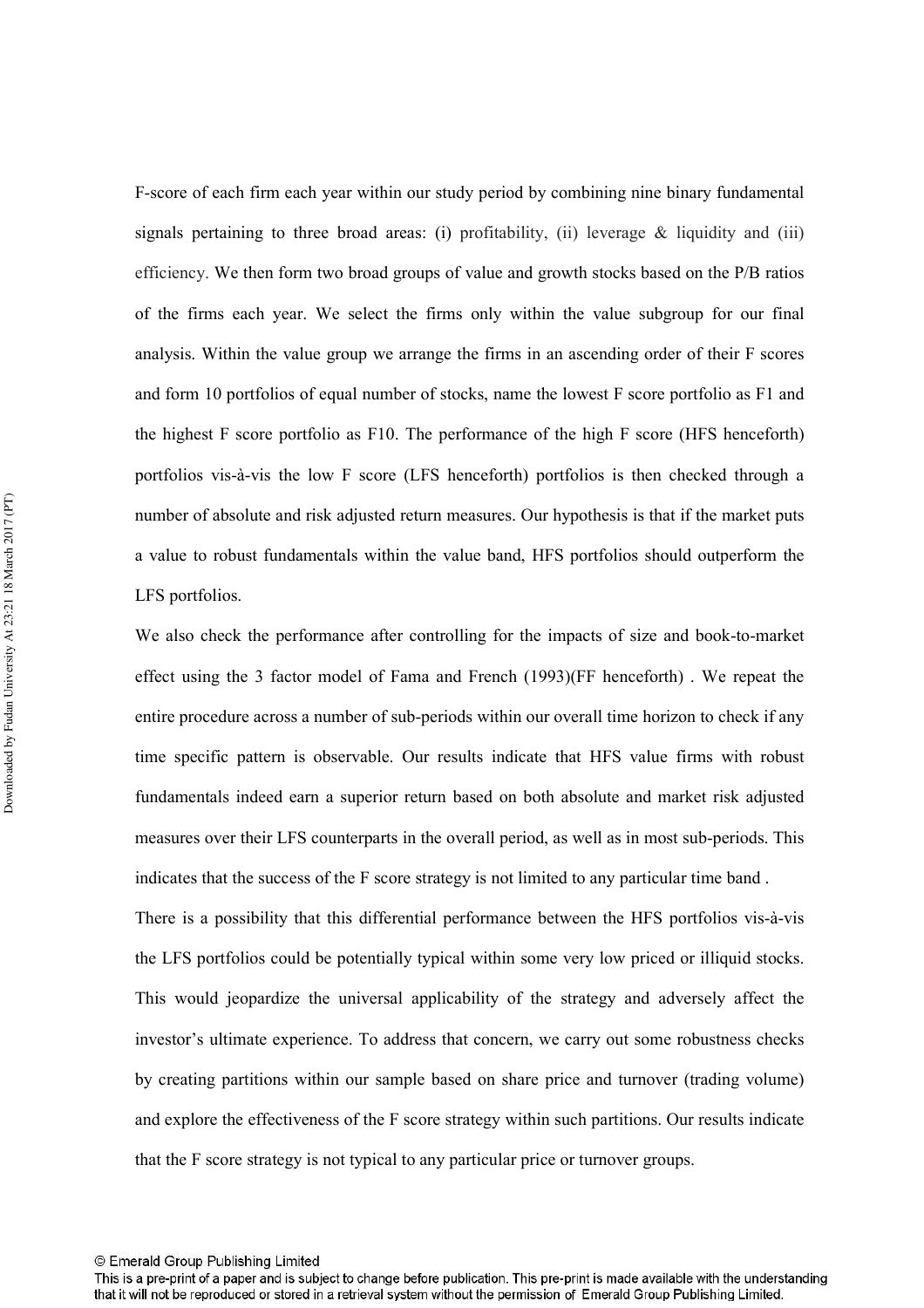A concern expressed by Piotroski (2000) and some subsequent researchers (Anderson and Draskovic 2011; Mohanram 2005) in this area is that the translation of accounting numbers into binary signals could potentially eliminate useful information evident in the magnitude *per se* of the measures. We address that concern in this study, by using a Rank-Sum-Score (RSS) which would capture the continuous representations of the fundamental measures to form portfolios and explore the performance of high RSS portfolios and low RSS portfolios. We find that the results from the RSS analysis reinforce the findings of the F score strategy. Anderson and Draskovic (2011) suggest further improvement to the F score strategy by weighting the importance and the strength of the nine signals. In line with their suggestion, we further develop a Correlation Weighted F Score (CORFS) and explore performances of portfolios based on CORFS. Our results again substantiate our previous findings.

We are aware of only a couple of related studies in the Indian context by Venkatesh, et al.,  $(2013)$ , which use a G-Score in analyzing the financial position of thirty stocks in IT, pharmacy and banking sectors. However, the studies suffer from a small sample size and the firms in the sample are also not sorted by book-to-market ratio. We intend to address both these issues in our study. The remaining portion of the study is organized as follows. The next section discusses the data and methodology adopted for F-score calculation and performance evaluation of the F-score portfolios. Section 3 presents the results obtained and the inferences thereon. Section 4 concludes the paper followed by the references and tables.

#### **2. Data and Methodology**

Our study period is from March, 2003 to March, 2013. We start by including all firms listed in NSE for each year and get all data for each company on the chosen nine accounting variables. All firm level accounting information related to calculation of F score is collected from the CMIE Prowess database. Methodology of calculating F scores is detailed in the next

This is a pre-print of a paper and is subject to change before publication. This pre-print is made available with the understanding that it will not be reproduced or stored in a retrieval system without the permission of Emerald Group Publishing Limited.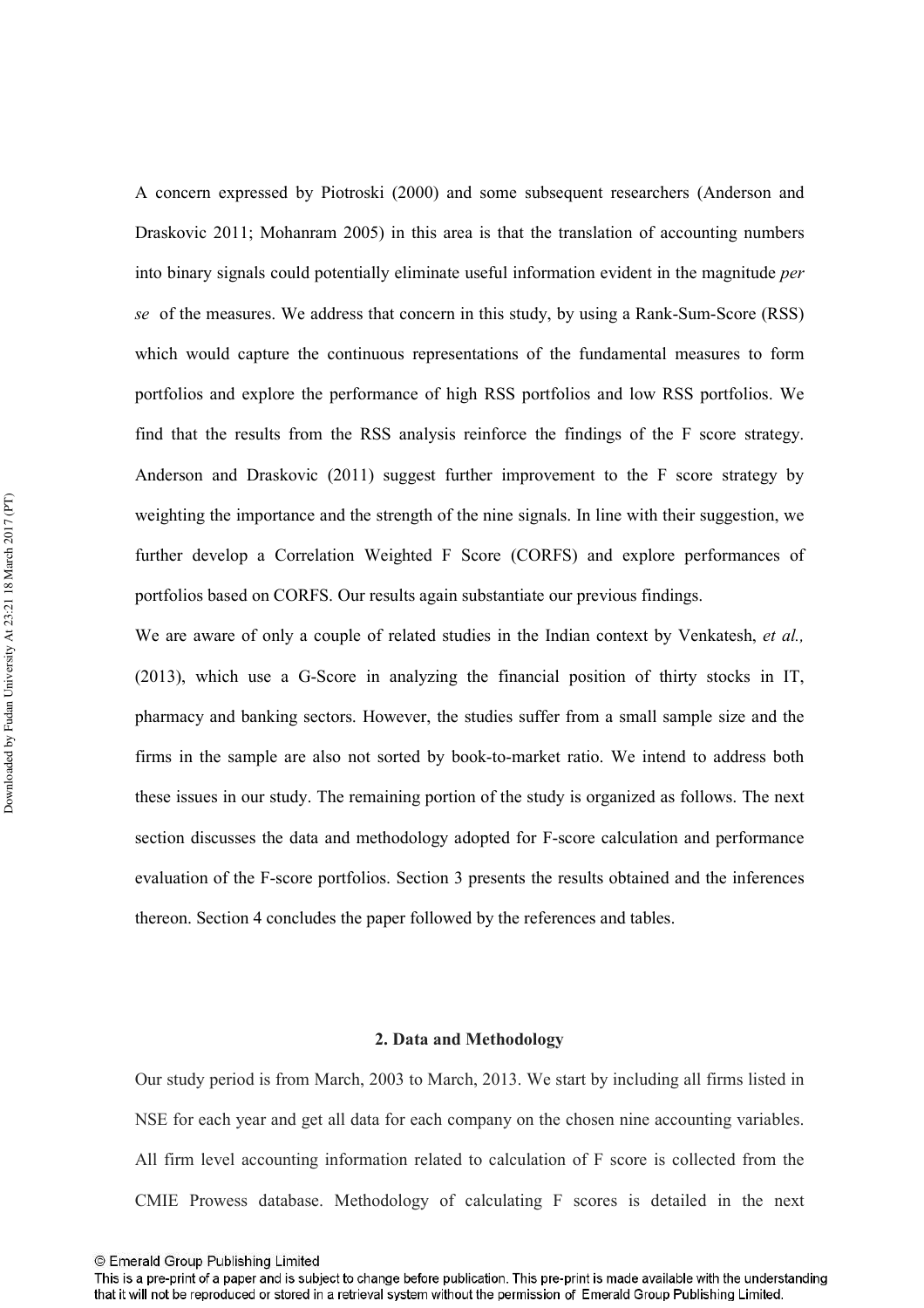subsection. We also collect the monthly return data (dividend adjusted ) for each stock for analysis of the absolute and risk adjusted performance of F score portfolios, and turnover (trading volume) and closing price data of each for partition analysis, from CMIE Prowess. We use the monthly returns from NIFTY Total Return Index as the proxy for the market return Rm and the 91-D Treasury bill yields from Reserve Bank of India website<sup>4</sup>as the proxy for risk free rate.

We include only those firms in the final sample which has data on all the required variables and monthly return data for at least two consecutive years, as we monitored performance of Fscore portfolios for at least two years after portfolio formation. Accordingly the number of firms in our sample varies from 800 to around 1300, detailed in Table 1. We then proceed to calculate the F-score of each firm in our sample at the beginning of each financial year based on the previous year's financial information and signals. That is, the F-scores for the firms are calculated as on March of year 't' based on the financial information provided by the firm from April of year t-1 to March of year t, where 't' is from 2003 to 2011. The accounting year in India is typically from April of year't-1' to the March of year 't' and hence the choice. As we measure the performance of the portfolios for over the next two years after portfolio formation, our total study period is up to March 2013. After finding F-scores for all firms across all years, we arrange our sample each year based on a price to book ratio (P/B) the firms as on  $31<sup>st</sup>$  March of every year, into three groups: a value group comprising the bottom  $30\%$ the growth group comprising the top 30% and a median group comprising the remaining 40% of the firms in between. The cut off percentages chosen for the groups are in line with FF. For our final analysis we select the year-wise value group only, which we divide further into ten portfolios based on their F scores, as mentioned before and explore their relative performance. We elaborate the processes in greater detail hereunder.

 $\overline{a}$ 

<sup>&</sup>lt;sup>4</sup> Reserve bank of India Website :www.rbi.org.in for the yields on 91 days T Bills.

<sup>©</sup> Emerald Group Publishing Limited

This is a pre-print of a paper and is subject to change before publication. This pre-print is made available with the understanding that it will not be reproduced or stored in a retrieval system without the permission of Emerald Group Publishing Limited.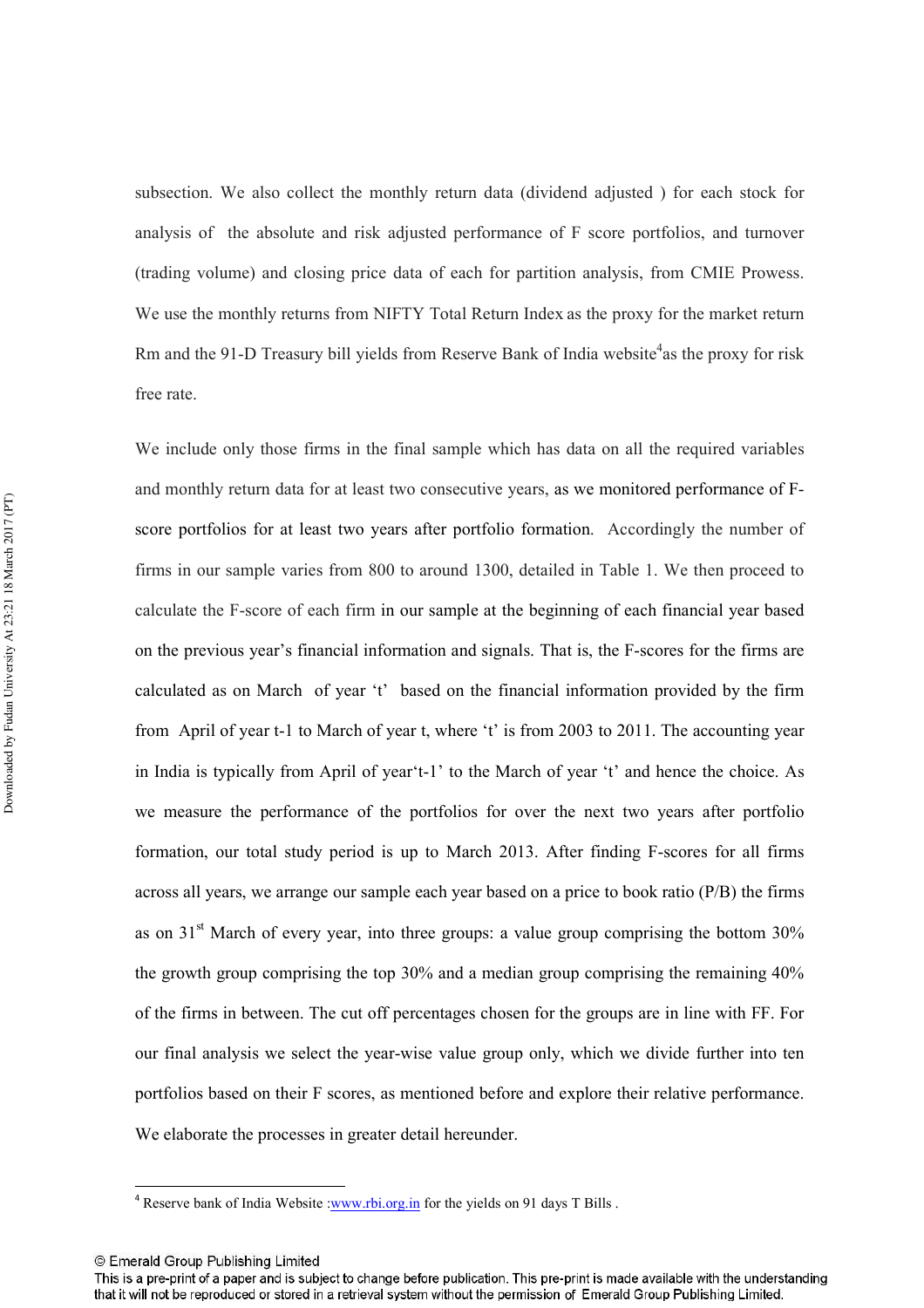#### **Calculation of F-scores**

We closely follow the variables and the methodology used by Piotroski (2000) in calculating the F-scores. We first choose nine variables to measure three areas of the firm's fundamental robustness: i) profitability, ii) leverage, liquidity and source of funds and iii) operating efficiency. From these variables, nine binary signals are derived, which are then classified as either 'favourable' or 'unfavourable' depending on their implication for future performance in terms of firm profitability and returns. We assign a value of 1 if the signal is favourable and '0' otherwise. We finally define the sum of these binary signals as the F-score. We describe these steps in detail below.

# **Step 1: Identifying the variables relevant for assessing the firm's fundamental robustness:**

We choose 4 variables as proxies of the firm's robustness in the profitability area. These are ROA, ∆ROA, CFO and ACCRUAL. We define them as follows:

i) 
$$
ROA = \frac{Net\ Income/PATH_{31st\ March,t}}{Total\ Assets_{31st\ March,t-1}}
$$
, where  $t = 2003, 2004, ..., 2013$ .

ii) 
$$
\Delta ROA = ROA_{31st\ March\ t} - ROA_{31st\ March\ t-1}
$$

$$
iii) \ CFO = \frac{Cash Flow from Operations_{31st March, t}}{Total Assets_{31st March, t-1}}
$$

iv) 
$$
ACCRUAL = \frac{(PAT - CFO)_{31st\,March, t}}{Total\, Assets_{31st\,March, t-1}}
$$

We choose 3 variables in the leverage, liquidity and sources of funds area as proxies for the firm's robustness. ∆LEVERAGE, ∆LIQUIDITY, and ∆EQUITY.

We define them as follows:

v) 
$$
\triangle LEVERAGE = \frac{Total Borrowings_{31st March, t} - Total Borrowings_{31st March, t-1}}{Total Assets_{31st March, t-1}}
$$

This is a pre-print of a paper and is subject to change before publication. This pre-print is made available with the understanding that it will not be reproduced or stored in a retrieval system without the permission of Emerald Group Publishing Limited.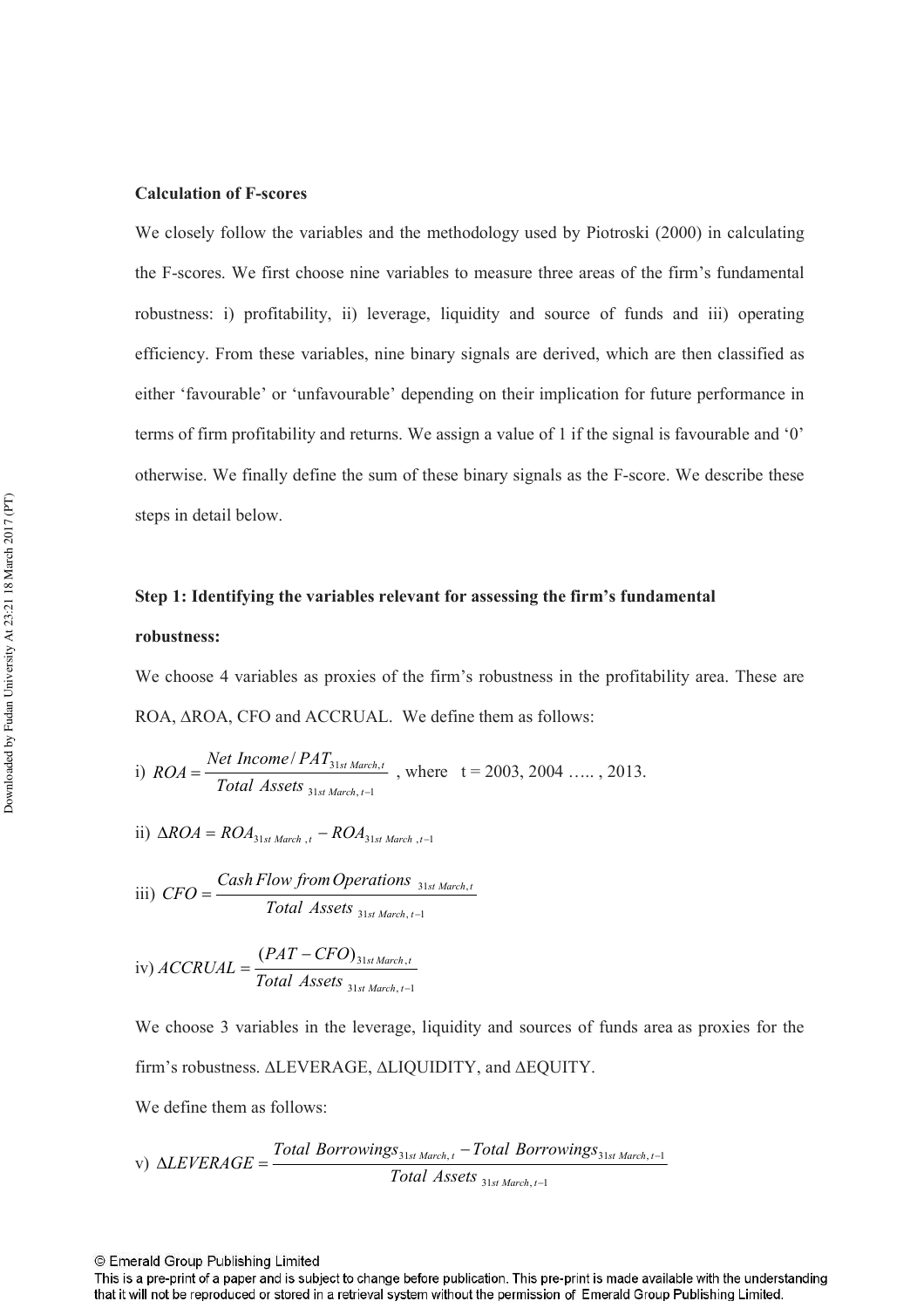where total borrowings  $=$  short term borrowing  $+$  long term debt

vi) 
$$
\triangle LIQUIDITY = Current Ratio_{31st March, t} - Current Ratio_{31st March, t-1}
$$

vii)  $\Delta EQUITY = Equity Capital_{31st March, t} - Equity Capital_{31st March, 1}$ 

We choose 2 more variables in the operating efficiency area. They are ∆MARGIN and ∆TURNOVER which arewe define as follows:

$$
\text{viii)}\ \ \Delta MARGIN = \frac{Gross\ M\ \text{arg}\ in\ \,_{31st\ March, t} - Gross\ M\ \text{arg}\ in\,_{31st\ March, t-1}}{Sales\ \,_{31st\ March, t}}
$$

Where, gross margin is sales minus cost of goods sold.

ix) 
$$
\triangle TURNOVER = \frac{Sales_{31st March, t} - Sales_{31st March, t-1}}{Total Assets_{31st March, t}}
$$

#### **Step 2: Assigning the binary signals**

We then assign binary signals of 'Favourable'  $(= 1)$  and 'Unfavourable'  $(= 0)$  against observed values of each variable mentioned above for calculating the F-Score for each firm. The process is detailed hereunder:

i) F\_ROA = 1, if  $ROA > 0$ , 0 otherwise.

ii) F\_CFO = 1, if CFO > 0, 0 otherwise

iii) F  $\triangle$ ROA = 1, if  $\triangle$ ROA > 0, 0 otherwise

iv) F\_ACCRUAL = 1, if  $\text{ACCRUAL}$  < 0, 0 otherwise

Reasons for i), ii) and iii) are easily understandable. A negative accrual implies a CFO greater

than PAT which would in turn imply that the firm has achieved some efficiency in realizing

previous accruals, which we thought should be a good sign for the firm.

In the next area, we assign,

v) F  $\triangle$ LEVERAGE = 1, if  $\triangle$ leverage < 0, 0 otherwise

© Emerald Group Publishing Limited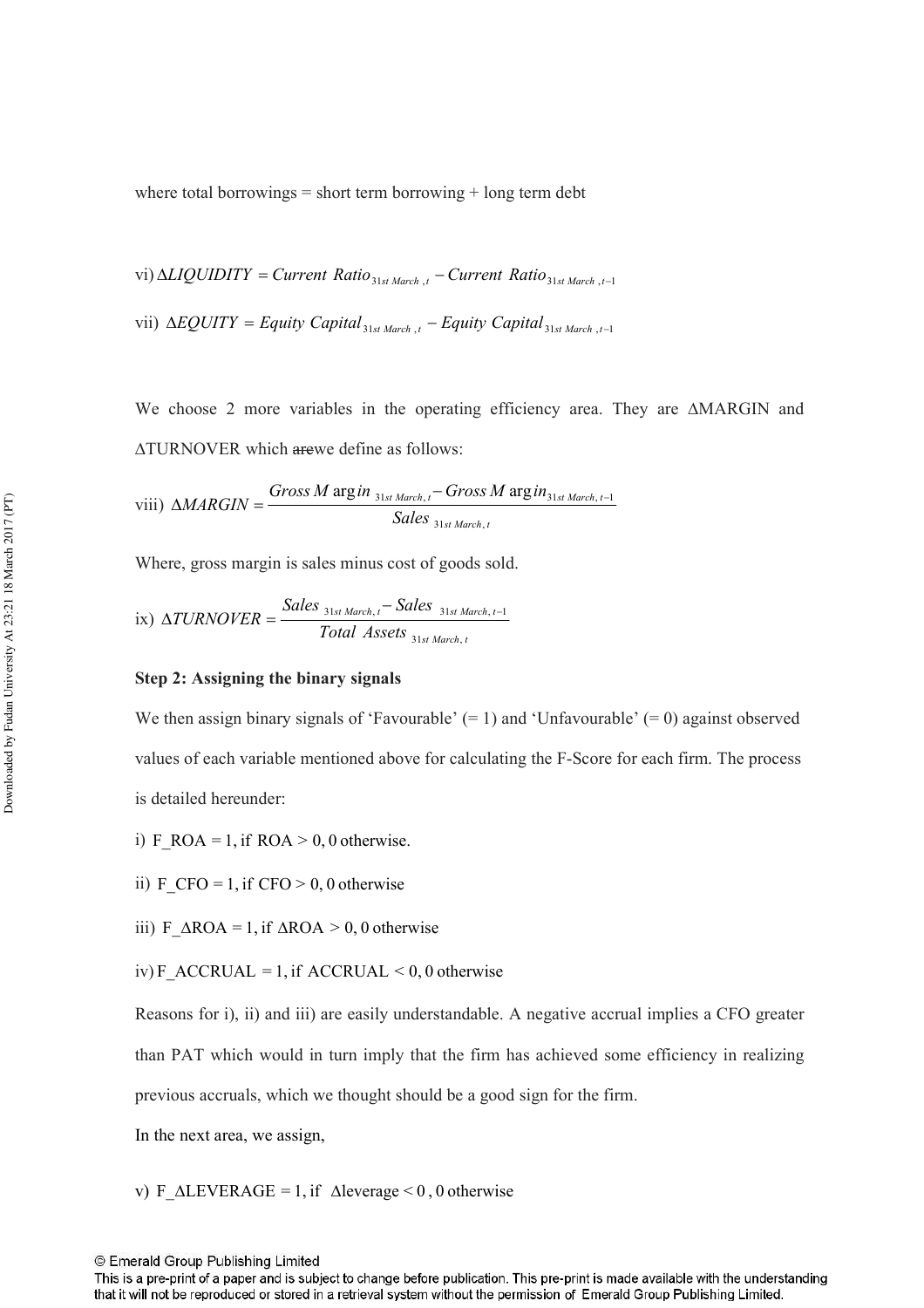#### vi) F  $\triangle LIQUIDITY = 1$ , if  $\triangle liquidity > 0, 0$  otherwise.

#### vii) F\_ $\Delta$ EQUITY = 1, if  $\Delta$ EQUITY <= 0, 0 otherwise

The arguments here are as follows: since our sample consists primarily of value stocks, which are apparently 'financially distressed' firms, an increase in leverage for those firms should be a worrying signal. An improvement in liquidity is a good signal about the firm's ability to service debt obligations and vice-versa. The general finding in literature is that an equity issue is a bad signal for a typical firm due to the information asymmetry (Myers and Majiluf, 1984). This would be even truer for typical high book- to market financially distressed firms since there is more information asymmetry for these firms.

Finally in the Operating Efficiency area:

viii) F\_MARGIN = 1, if  $\triangle MARGIN > 0$ , 0 otherwise

#### ix) F\_ $\Delta TURNOVER = 1$ , if  $\Delta TURNOVER$  is positive, 0 otherwise

Here again the argument is that an improvement in the gross margin is a good signal and an improvement in turnover, should also be a good signal for the firm signifying greater productivity from the asset base.

**Step 3: Finding the F Score and forming the F score portfolios for tracking performance:**  We define the F-Score for a firm in a particular year as the sum of these nine binary signals. The expression for F score is: as follows:

+ F\_ALEVERAGE + F\_AEQUITY + F\_AMARGIN + F\_ATURNOVER  $F_SCORE$ firm =  $F_ROA + F_CFO + F_AROA + F_ACCRUAL + F_ALIQUIDITY +$ 

© Emerald Group Publishing Limited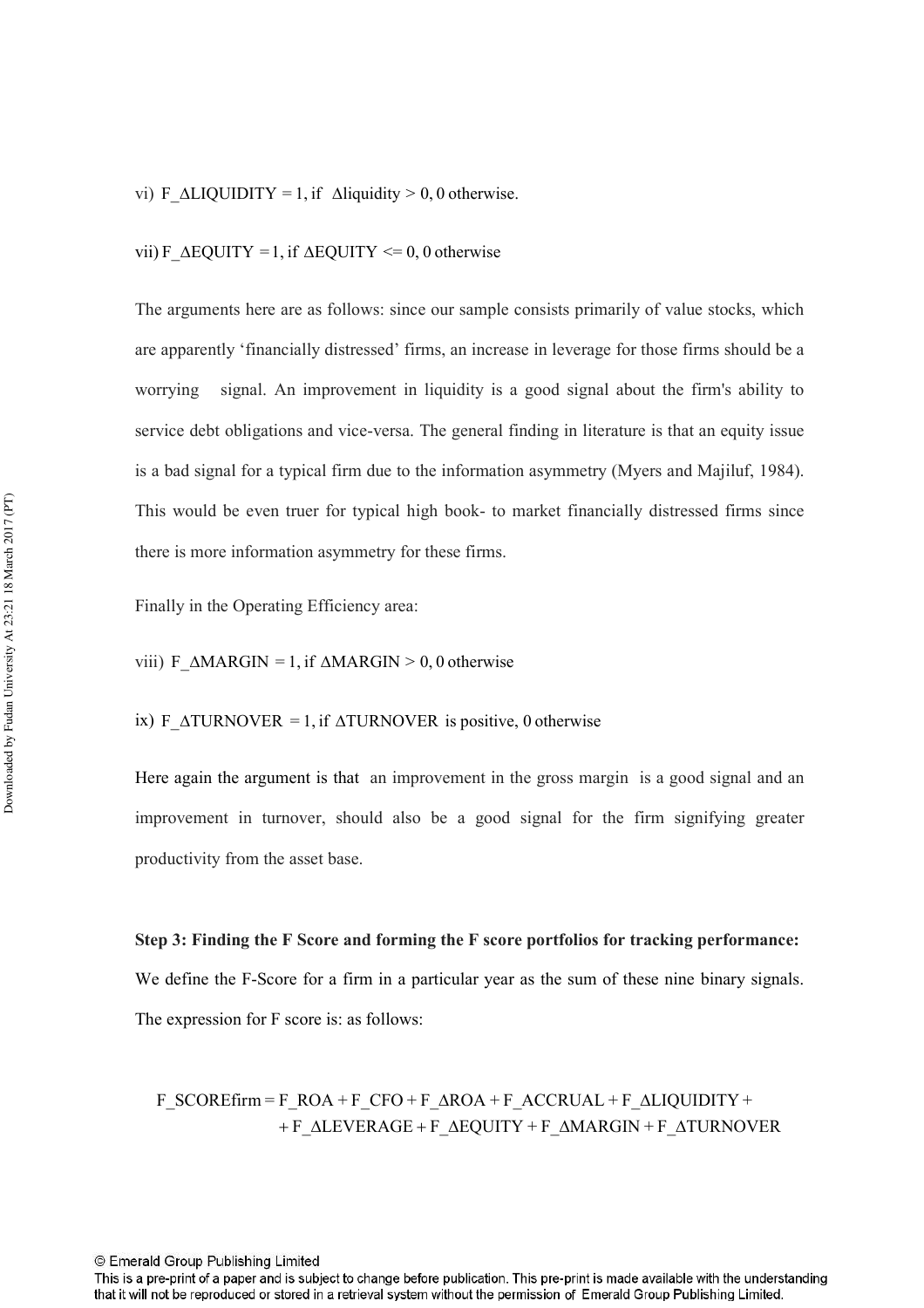Once the F scores for all firms across all years are found, we sort the firms in our sample in ascending order of their  $P/B$  ratios on  $31<sup>st</sup>$  March, and segregate our sample into three groups of value, growth and median, each year. The value group consists of the bottom 30% of the firms, the growth group comprises the top 30% and the median group comprises the median 40%. For our final analysis we select the value group only each year. Within the value group, we form ten equally weighted portfolios as F1, F2,.....F10 etc. on  $1<sup>st</sup>$  of April of each year 't' based on F score calculated as on  $31<sup>st</sup>$  March of the year. F10 includes firms with the highest Fscores, while F1 includes the firms with the lowest F-scores. We do not form F-score portfolios after 2011, in order to ensure that we have at least two years of return data following portfolio formation to track the performance of the portfolios. Each portfolio contains equal number of firms which keeps on varying across different portfolio formation years as our sample size is also varying every year.

#### **Preliminary Evaluation of performance of F-score portfolios:**

We collect monthly dividend adjusted return data against each firm in our sample for the period from April 2003 to 2013 from Prowess database. After formation of the F score portfolios we calculate the monthly returns of each F score portfolio for the next two years, as an equally weighted average of the monthly returns of its constituent stocks. To have a first glimpse of our hypothesis that the relative performance of the HFS portfolios could be different from that of the LFS portfolios we look at the simple mean monthly raw returns of the individual F score portfolios averaged over all portfolio formation years. We find that the HFS portfolios generate higher returns than the LFS ones.

We then look at the differential average monthly raw returns for the HFS portfolios (F7 through F10) vis-à-vis the LFS portfolios (F1 through F4) over the next 1 year and 2 year period, keeping F5 and F6 as the median portfolios. A similar approach is adopted to explore

This is a pre-print of a paper and is subject to change before publication. This pre-print is made available with the understanding that it will not be reproduced or stored in a retrieval system without the permission of Emerald Group Publishing Limited.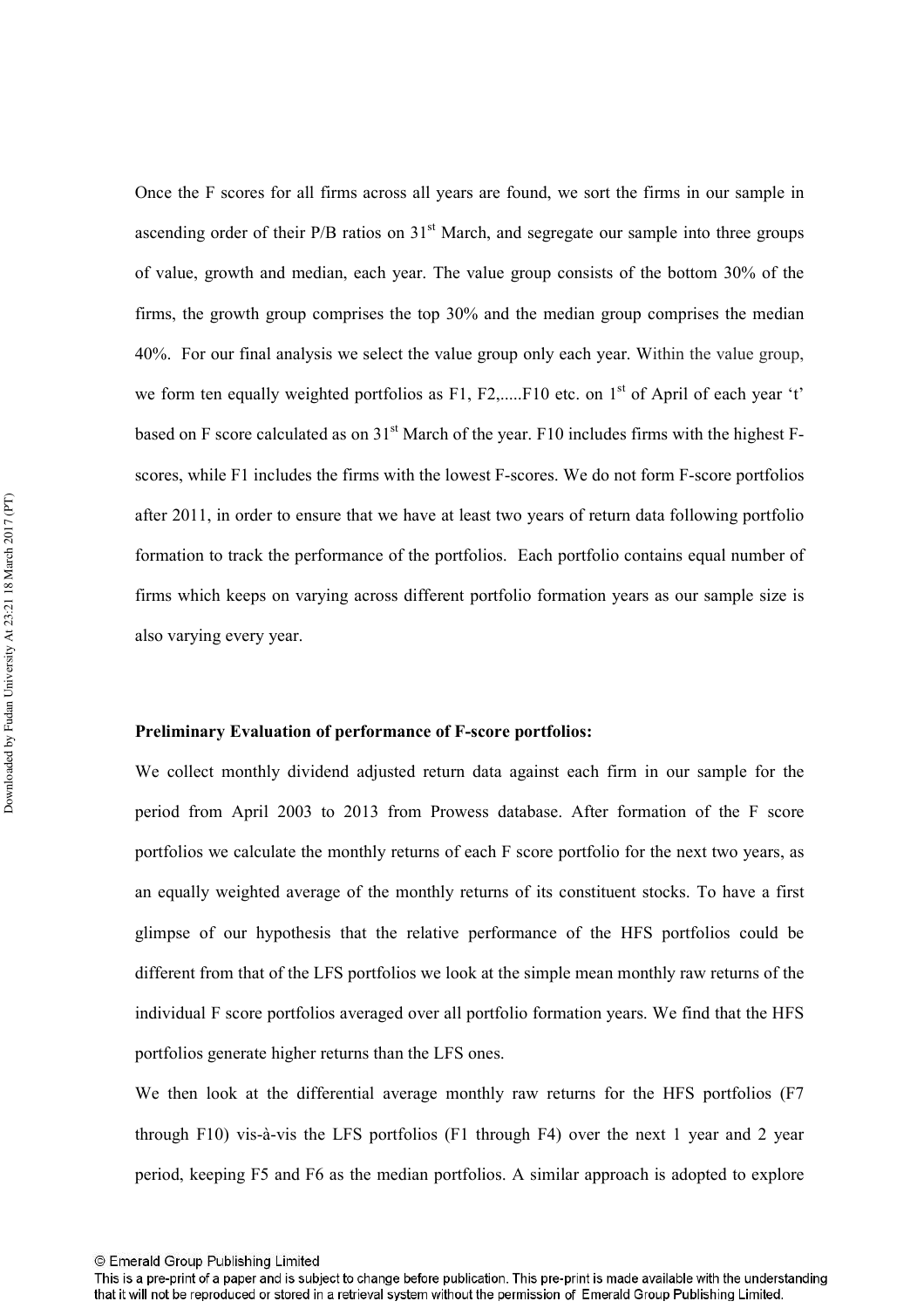the differential raw buy and hold returns (BAHR),if any, between the high and low F score groups over next one and two year periods. The BAHR of a portfolio is taken as the value weighted average BAHR of the individual stocks in the portfolio. The results are detailed in table 3. Here again we find that HFS portfolios outperform LFS ones.

To check , if the differential returns persist even after controlling for (i) the market risk factor and (ii) the market risk factor along with two other FF risk factors SMB and HML. We run regressions, using the differential average monthly returns of high F-score portfolios  $(F7,F8,F9,F10)$  over the average monthly returns of the low F-score portfolios  $(F1,F2,F3,F4)$ as the dependant variable and i) Rm-Rf only and ii) the three FF factors Rm-Rf, SMB, HML as the independent variables.

The regression models estimated are as follows:

$$
R(HFS)_{t} - R(LFS)_{t} = \alpha + \beta (Rm - Rf)_{t} + \varepsilon_{t}
$$
......... (1)

$$
R(HFS)_{t} - R(LFS)_{t} = \alpha + \beta (Rm - Rf)_{t} + s(SMB)_{t} + h(HML) t + \varepsilon_{t}
$$
 ....... (2)

In this regression, HFS (t) is the return on high F-score portfolio group for month t, LFS is the return of the low F score portfolio group for month t,  $(Rm-Rf)$ <sub>t</sub> is the market risk premium for the month t,  $SMB_t$  is the difference between the returns on diversified portfolios of small stocks and big stocks, and  $HML<sub>t</sub>$  is the difference between the returns on diversified portfolios of value stocks and growth stocks. As mentioned before, the monthly SMB, and HML factors for our study period were generated following the procedure adopted by FF. We realize that our study period from 2003 to 2013 can be broadly divided into the following three sub periods  $(SPs)$  based on the overall stock market movement<sup>5</sup> during these periods:

i) SP1= 2003 -2007: bull period with overall market movement =  $434\%$ 

© Emerald Group Publishing Limited

 $\overline{a}$ 

<sup>&</sup>lt;sup>5</sup>The market here is represented by the NSE Nifty total return, which reflects a combination of the capital gains yield as well dividend yield of the constituent stocks. The returns during the subperiods are calculated over the first trading-date of the beginning year to the last trading-date of the closing year.

This is a pre-print of a paper and is subject to change before publication. This pre-print is made available with the understanding that it will not be reproduced or stored in a retrieval system without the permission of Emerald Group Publishing Limited.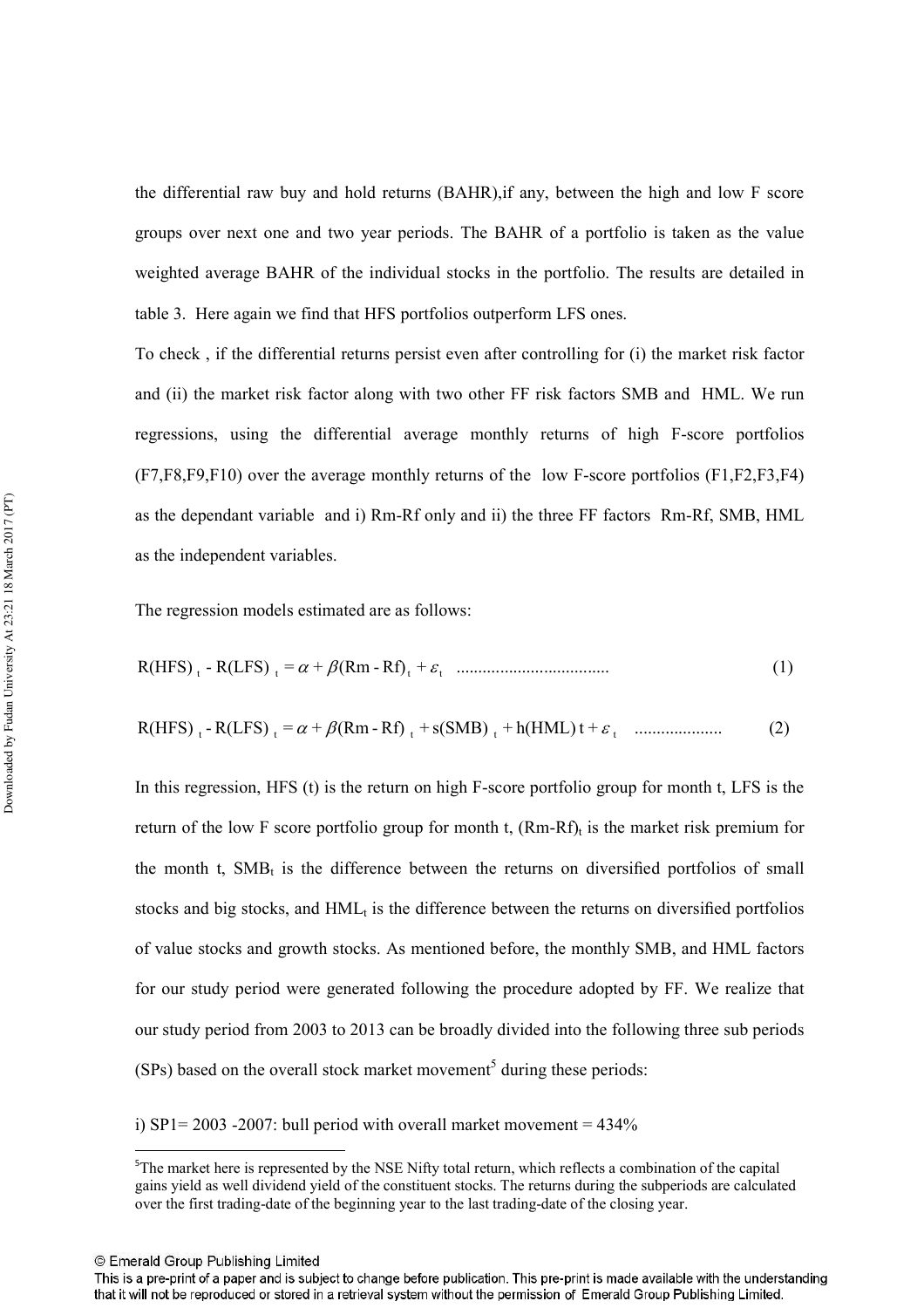ii)SP2= 2008 : the global meltdown year of 2008 with overall market return =  $-52\%$ 

iii) SP3= 2009-2013: the recovery period with overall market =  $94\%$ 

To check whether there are any differential patterns observable across these different sub periods because of potentially different market sentiments existing in each of them, we estimate the regression models (1) and (2) above separately over the entire period and the three sub periods.

#### **Testing Robustness of the F score strategy: Addressing a few concerns:**

#### **A. Partition Analysis:**

Piotroski (2000) and Mohanram (2005) express the concern that the success of the F score strategy could be potentially arising out of a 'liquidity premium' and could be typical to some very 'low priced' or 'illiquid' stocks which jeopardizes the universal applicability of the strategy and adversely affect the investor's ultimate experience. To address this concern, we carry out a robustness check of the F score strategy within turnover (trading volume) as well as price 'partitions'. The process adopted is as follows: we first divide our sample into three broad partitions: small (bottom 30%), median (40% in between) and large (top 30%), based on their turnover. We then create the F-score portfolios within each turnover partition based on the F-scores of the constituent firms in each partition. We then look at the one year and two year BAHR of the high F-score portfolios and LFS portfolios and their differential return, if any within each turnover partition. A similar process is repeated by creating partitions with respect to closing price as well.

#### **B. RankSum Score ( RSS ) analysis :**

The translation of profitability, liquidity, capital structure and operating efficiency measures into binary signals (of 0 and 1) can eliminate useful information evident in the magnitude per

<sup>©</sup> Emerald Group Publishing Limited

This is a pre-print of a paper and is subject to change before publication. This pre-print is made available with the understanding that it will not be reproduced or stored in a retrieval system without the permission of Emerald Group Publishing Limited.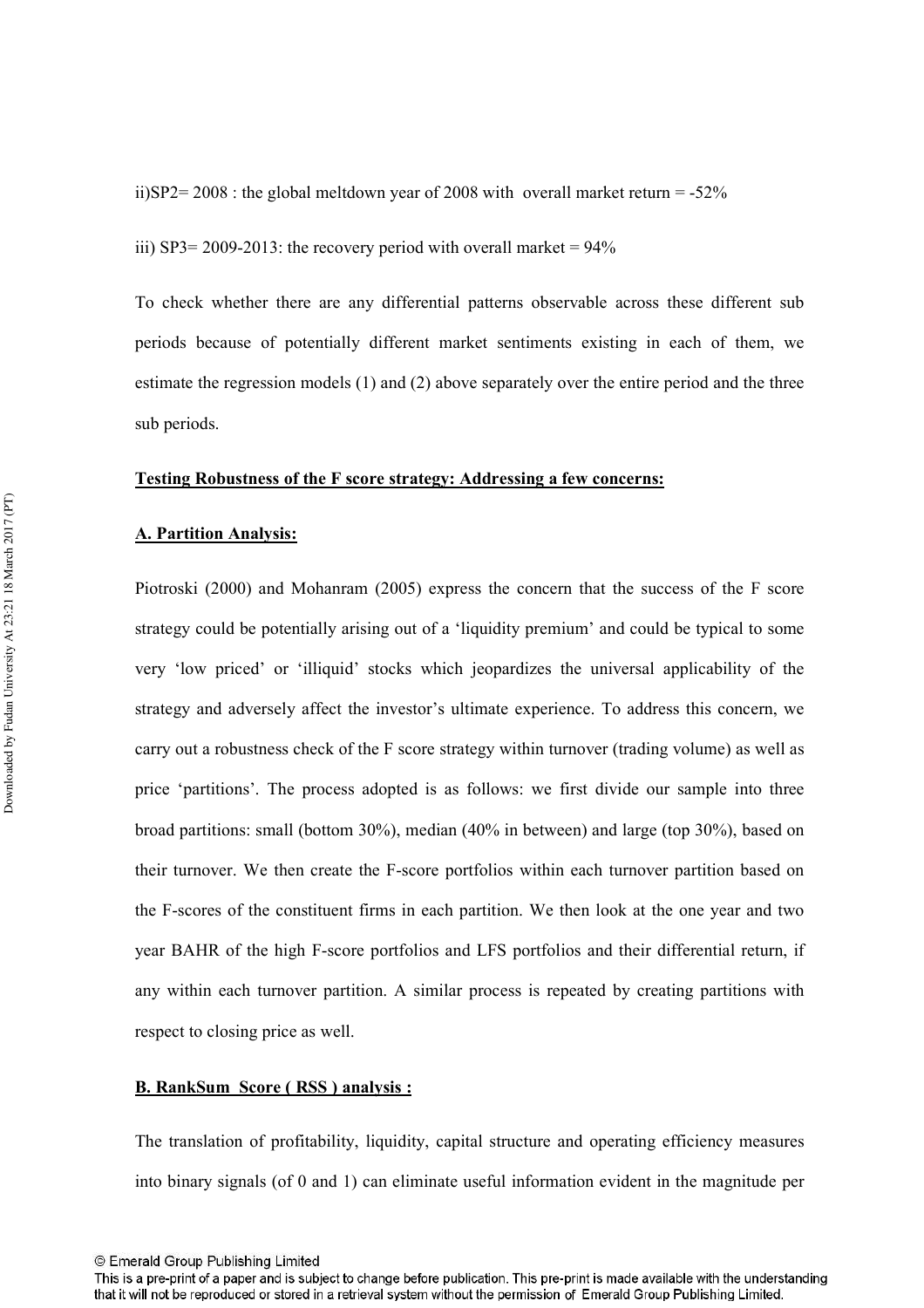se of the measures. Piotroski (2000), prescribes a 'Rank Score' approach whereby the binary signals are extended to capture the continuous representations of the financial performance factors. We also perform a robustness check for the F score strategy with Piotroski's rank score approach with some modifications. Piotroski (2000) relied on a relative rank score between 0 and 1. We on the other hand apply a 'Rank Sum Score' (RSS henceforth). Every year, end of March, we arrange our sample firms in ascending order of the magnitude of each of the variables used to calculate the F-score (except ∆equity because of its binary nature). We then assign a rank to each firm based on the value of the concerned variable among all firms and repeat the procedure for all other eight variables. We then find the sum of the ranks against all eight variables for each firm in that year which we define as RSS. A high RSS firm in this process is expected to have strong fundamentals than a low RSS firm and hence correspond to a high F-score firm. We repeat the procedure for all firms every year. With the yearly rank sum scores generated we then proceed to arrange our sample of firms every year into ascending order of their RSS. The RSS sorted firms are then grouped into quintiles Q1, Q2, Q3, Q4 and Q5 every year end of March, with Q1 including firms with lowest RSS and Q5 including firms with highest RSS. With the return figures of each individual firm in each quintile available we then find the one year and two year BAHR for each quintile. High RSS quintiles Q4 and Q5 should correspond primarily to the HFS portfolios while the low RSS quintiles Q1 and Q2 should correspond primarily to the LFS portfolios. We then move on to explore the marginal difference in one year and two year BAHRs (if any) between the high RSS quintiles and the low RSS quintiles. High RSS quintiles outperforming the low RSS quintiles would imply robustness of the F score strategy.

#### **C. Correlation Weighted F score ( CORFS) analysis:**

Piotroski (2000) employs equal weights to each of the nine binary signals, even when the corresponding variables exhibit different correlations with future returns. This is criticized in

This is a pre-print of a paper and is subject to change before publication. This pre-print is made available with the understanding that it will not be reproduced or stored in a retrieval system without the permission of Emerald Group Publishing Limited.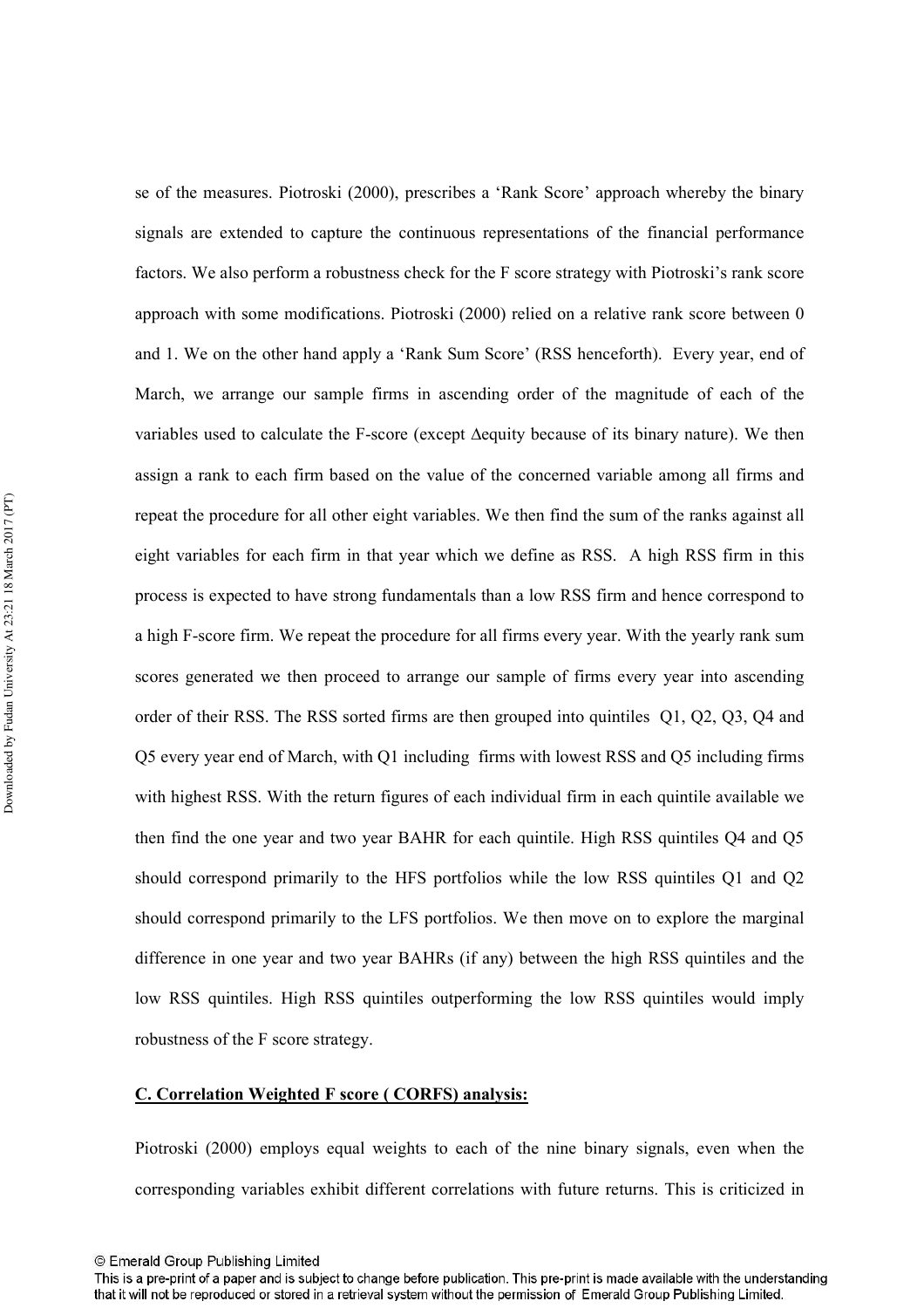some works (Anderson and Draskovic, 2011). We try to address that issue by a correlation weighted F score (CORFS) approach. We first find the Spearman's correlation coefficients of the nine signals with one year and two year returns and use these correlation weighted sum of the signals as the modified F-score which we call 'Correlation Weighted F score' or CORFS. By this approach the relative importance of each of the signals is incorporated in the F-score calculation rather than employing equal weights for each signal, which can have important consequences. Once the CORFS for each firm is found every year end of March, we group the CORFS sorted firms into quintiles Q1, Q2, Q3, Q4 and Q5, with Q1 including the firms with lowest CORFS and Q5 including the firms with highest CORFS. We then find the one year and two year BAHR for each quintile, and check if there are any marginal difference in that between high CORFS quintiles (Q4 and Q5) and low CORFS quintiles (Q1 and Q2). The way we define CORFS, a high CORFS firm should typically have stronger fundamentals than a low CORFS firm. If the fundamental analysis strategy is robust then we should expect the high CORFS quintiles to outperform the low CORFS quintiles.

#### **3. Results and Inference**

Table 1 (Panel A) shows the year wise breakup of the entire sample by the total number of firms for which we have data to calculate the F-scores and the number of value stocks. Table 2, Panels A and B shows the future return realizations vis-à-vis the individual F score signals. To provide preliminary evidence as to whether the signals used are effective, we examine the relationship between the individual signals and the future one-year and two-year BAHRs for our sample of firms. We find that firms with positive ROA (F\_ROA=1) have significantly higher one and two year BAHR. Similar results are obtained for the ∆ROA and ∆leverage variables indicating that firms with positive ROA changes and reducing net debt exposure over the last one year are more prone to generate higher returns over the next one year as well as two years However, we find slightly counterintuitive results as far as ∆ACCRUAL is

<sup>©</sup> Emerald Group Publishing Limited

This is a pre-print of a paper and is subject to change before publication. This pre-print is made available with the understanding that it will not be reproduced or stored in a retrieval system without the permission of Emerald Group Publishing Limited.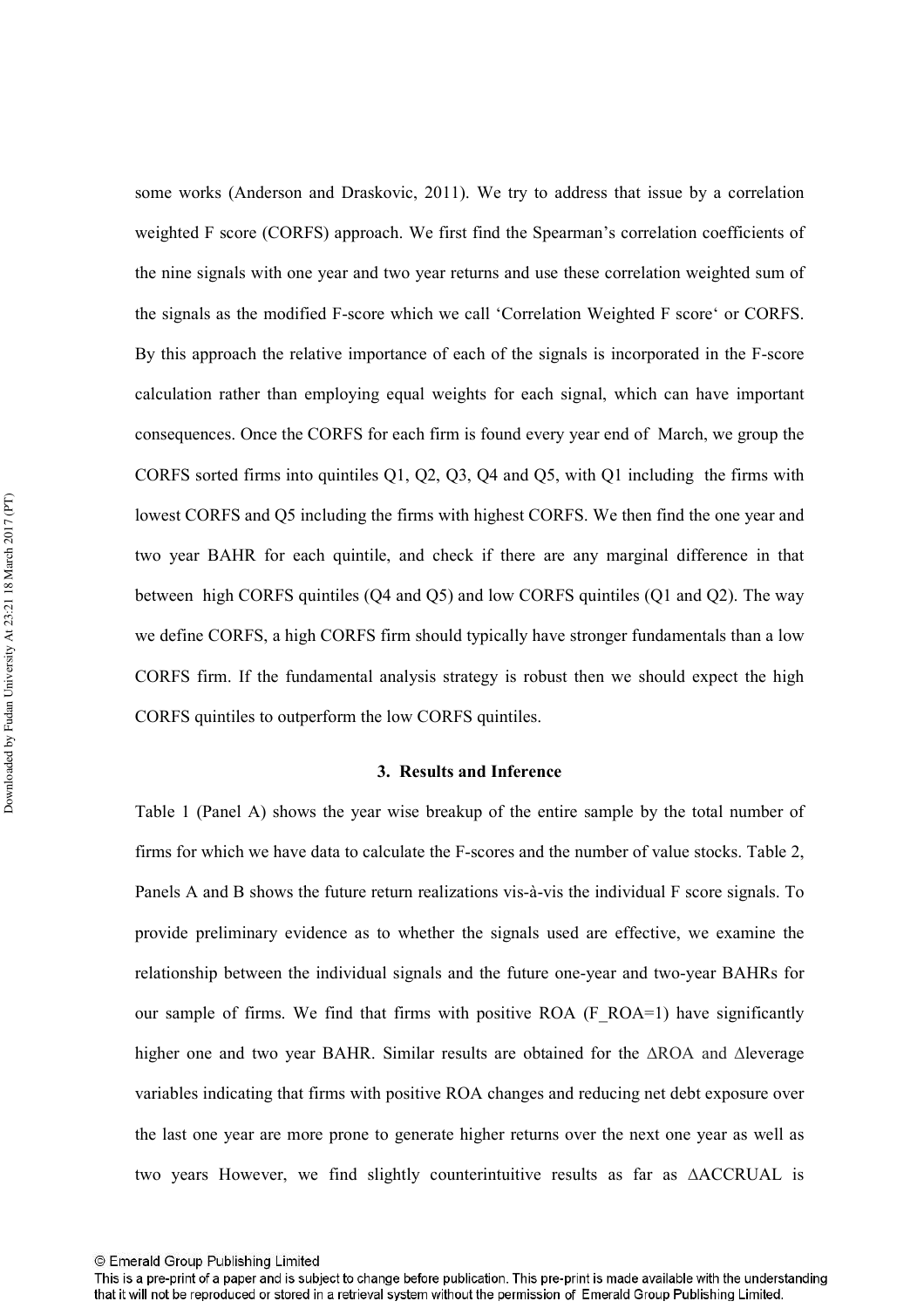concerned. We find that firms with higher accruals (F\_∆ACCRUAL=0) also have higher returns, inconsistent with our conjecture that more accruals are detrimental for future returns. Table 3 reports differential mean monthly returns and one and two year BAHRs between the HFS (F7 through F10) and LFS (F1 through F4) portfolios. We find that the differential mean monthly returns and BAHR between the HFS and LFS portfolios for the next one and two years are all positive and statistically significant although the magnitude per se is small (about 2% for 1 year and 2 year BAHRs and less than 1% for monthly average).These findings thus definitely indicate that HFS firms with robust fundamentals outperform the LFS firms with weaker fundamentals on the average, within a generic band of value firms, although by a small margin.

Tables 4 and 5 shows the results of the regression models (1) and (2) discussed in the previous section. The regression models test if the strategy of long HFS and short LFS portfolio position earns abnormal returns even after controlling for (i) the market risk factor and (ii) the three FF risk factors. Table 4 shows the results of the single factor (CAPM) model and table 5 shows the results of the FF three factor model. We run the models for the overall period  $2003-2012$ , and also over three sub-periods:  $SP1$ ,  $SP2$  and  $SP3$ , to check differential patterns, if any, in the marginal returns between HFS and LFS portfolios. From table 4 we find that the 'abnormal return' generated by this hypothetical long HFS – short LFS portfolio captured by the intercept ' $\alpha'$  is positive and significant over the entire period, and also the three sub periods. It is negative and significant during the meltdown year which was the period when everything in the market went down. We find almost exactly similar patterns using the three factor model (Table 5). The three factor alphas, capturing the abnormal returns generated by the long HFS and short LFS portfolios across all the sub-periods are positive significant except for the meltdown year. The abnormal return generated by the F score strategy is thus significant even after controlling for the market risk, the size and the book–to-market effect. This indicates that

<sup>©</sup> Emerald Group Publishing Limited

This is a pre-print of a paper and is subject to change before publication. This pre-print is made available with the understanding that it will not be reproduced or stored in a retrieval system without the permission of Emerald Group Publishing Limited.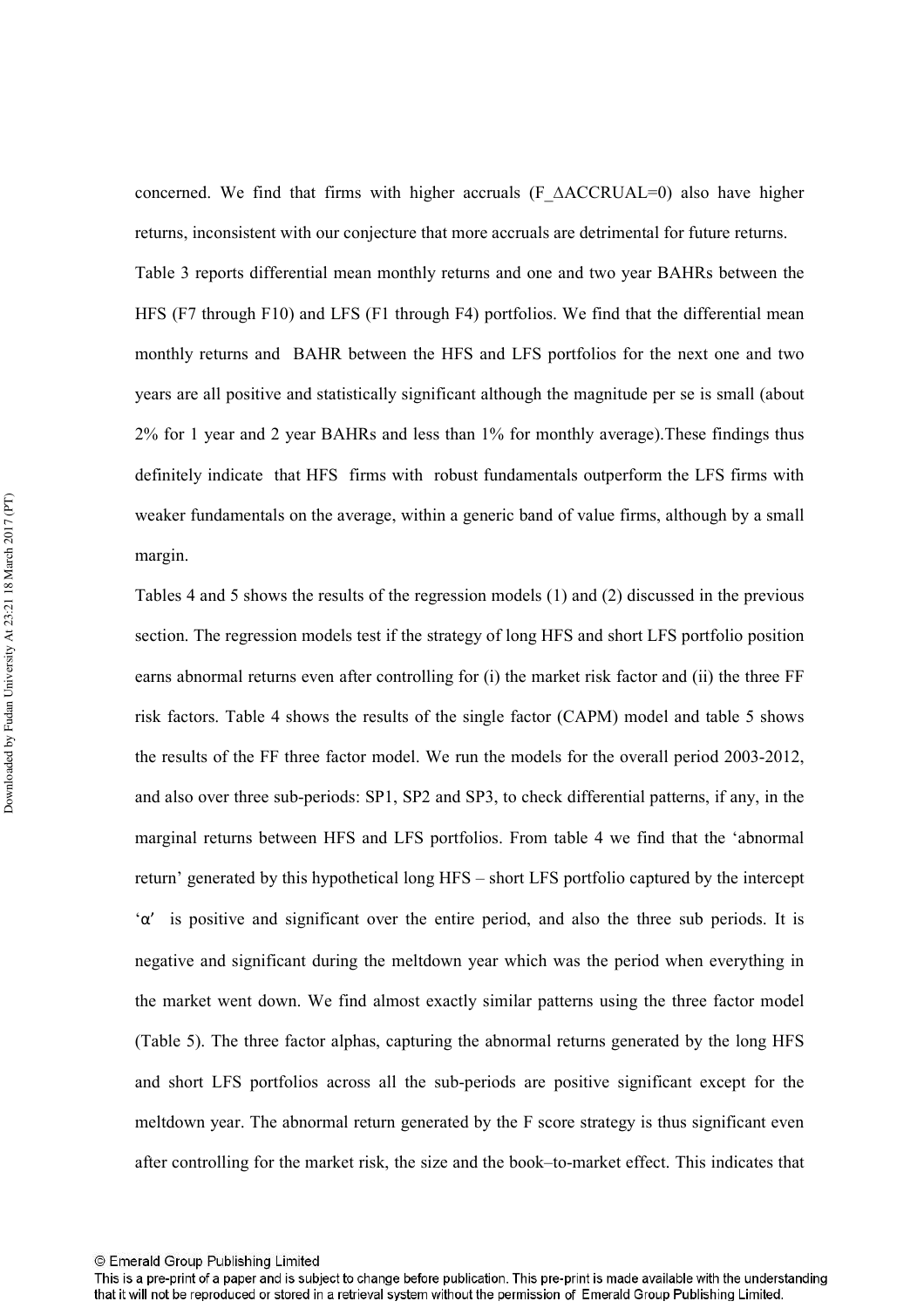the F-score strategy works quite well even in an emerging market like India, where financial transparency and disclosure is relatively low.

Table 6 shows the results of the RSS approach. We find a positive and statistically significant differential return between fundamentally robust firms vis-à-vis fundamentally weaker firms, (as evident from the 'High-Low' and 'High-All' numbers in the table) at least when the two year BAHR is considered. In case of one year BAHR, the differential return is insignificant although the magnitude is positive. As high RSS quintiles correspond to the HFS portfolios and low RSS quintiles correspond to the LFS portfolios, this observation also substantiates the robustness of F-score strategy to identify winners from a generic portfolio.

Table 7 represents the results of the robustness test vide partition analysis. We observe that , the F-score strategy is effective across price and turnover partitions. The differential one year BAHR between HFS and LFS portfolios is positive and significant in small, medium as well as large price and turnover partitions, while the differential two year BAHR is positive and significant in all but the small price partition. This re-emphasizes our general observation that the F-score strategy indeed works well in the Indian equity market.

Finally, table 8 shows the results of the robustness test vide CORFS approach. We find that the one year and two BAHRs of the high CORFS quintiles exceed the corresponding numbers for the low CORFS quintiles. The future returns earned by a typical high CORFS quintile are higher than an average quintile or a low CORFS quintile, particularly over a two year holding period. This again substantiates the strength of the F score strategy.

#### **Conclusions**

In this paper, we test whether a simple accounting information based fundamental analysis strategy can identify winners from losers within a broad portfolio of value stocks. The motivation primarily comes from Piotrosky (2000) who test a similar strategy for the US

<sup>©</sup> Emerald Group Publishing Limited

This is a pre-print of a paper and is subject to change before publication. This pre-print is made available with the understanding that it will not be reproduced or stored in a retrieval system without the permission of Emerald Group Publishing Limited.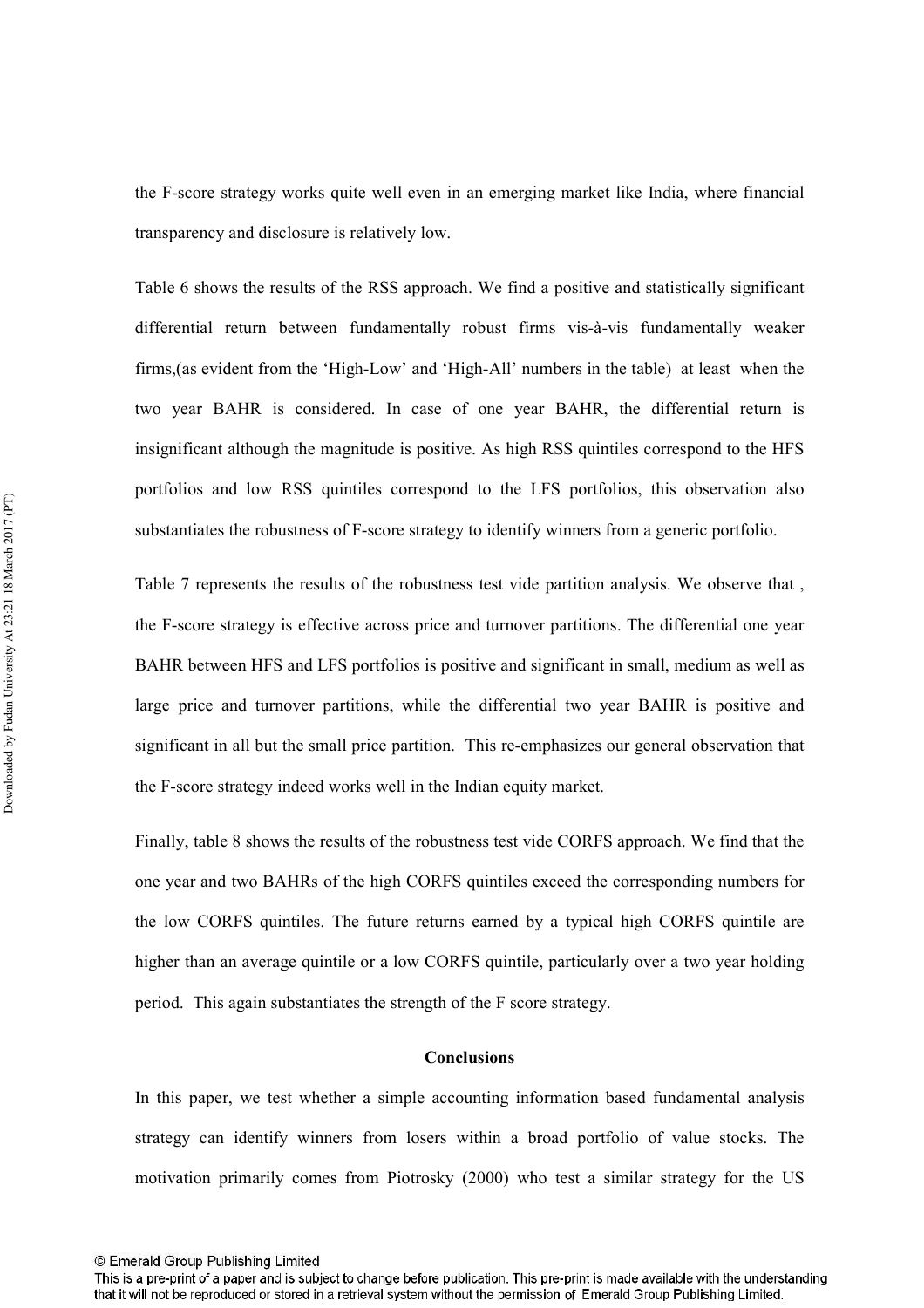markets and reports that there could be a few superior performers and a large number of underperformers within an overall portfolio of value stocks, and prescribes an accounting information based strategy to identify potential winners within the portfolio. We highlight the fact that levels of transparency and financial information disclosure are significantly lower in India compared to US or other developed markets. As such a question naturally arises: will a similar strategy also work in India with such low levels of disclosure and transparency?

We broadly follow Piotrosky's (2000) basic 'F score' approach, although we extend it in several ways. We carry out an RSS approach to incorporate the information content in the magnitude per se of the accounting variables and a "partition analysis", to test is the F score strategy's effectiveness is limited to a small group of low priced and low liquidity stocks. We also carry out a Correlation Weighted F-score (CORFS) approach to test whether weighing the fundamental signals with their respective observed correlations with future returns could change the results significantly.

Our results show that the high F-score portfolios significantly outperform the low F-score portfolios, on a risk adjusted basis, overall, as well as across all subgroups or partitions. This finding is strongly substantiated by the RSS and the CORFS extensions of the basic approach. This suggests that Indian firms with strong fundamentals within the value group earn a superior return over their less robust counterparts, based on absolute as well as risk adjusted measures, and the superior performance persists even after controlling for time, size, book to market, price and turnover. The F score strategy based on accounting information thus works even in an apparently less transparent financial disclosure environment like India. The ability to distinguish future successful and unsuccessful firms and marginal abnormal returns from the strategy indicates that the Indian equity market could not efficiently incorporate past signals into present stock prices, at least for the less followed and out of favour value stocks. These

This is a pre-print of a paper and is subject to change before publication. This pre-print is made available with the understanding that it will not be reproduced or stored in a retrieval system without the permission of Emerald Group Publishing Limited.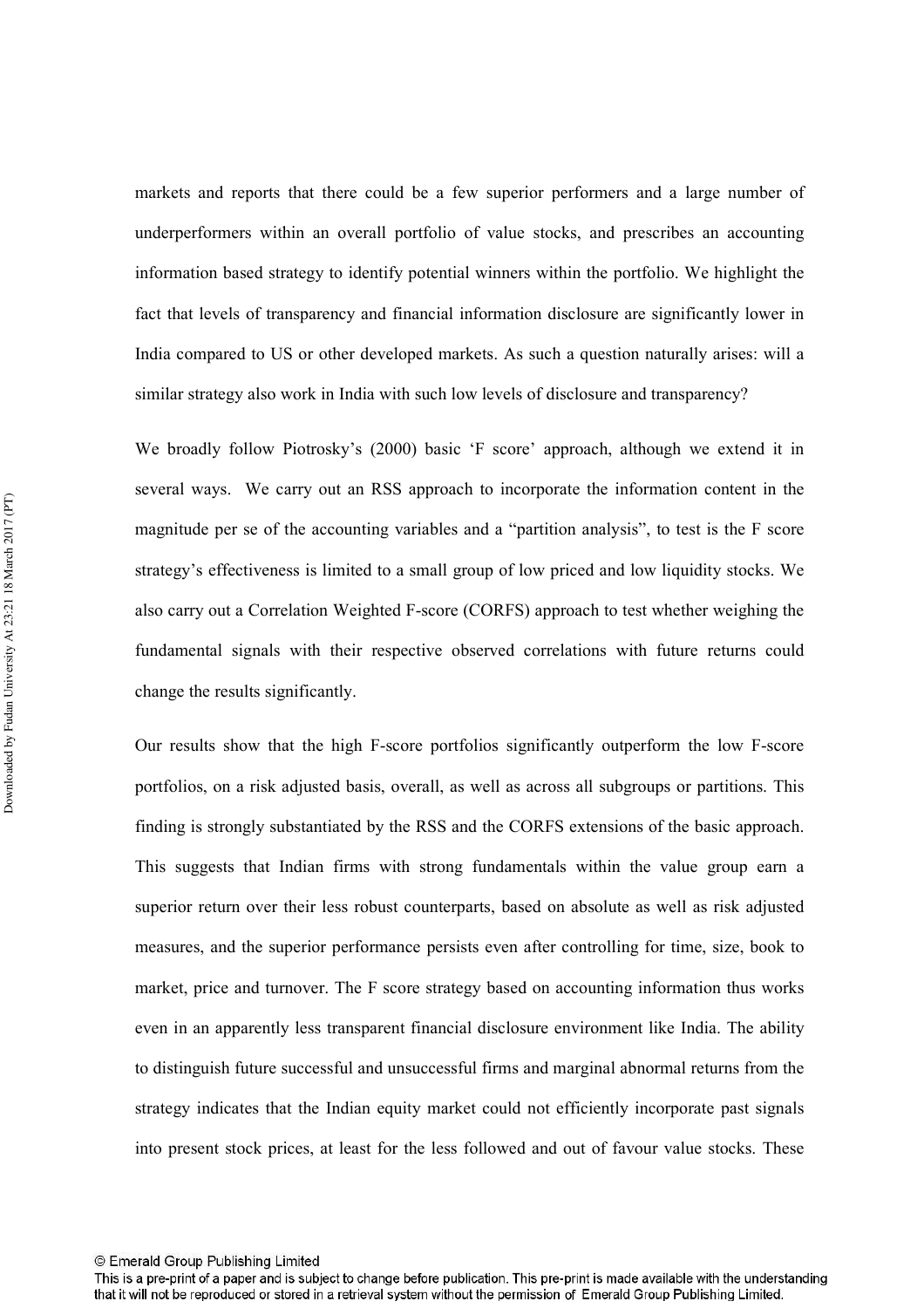findings, we believe, should have significant implications in the Indian equity market for the investors at large.

#### **References:**

Abarbanell, J. and B. Bushee. (1997), ''Financial Statement Analysis, Future Earnings and Stock Prices." *Journal of Accounting Research*, Vol. 35, pp.1–24.

Anderson, E. and Draskovic, D. (2011), " Dreaming of Beating the Market : A Fundamental Analysis Study on the Stockholm Stock Exchange" , Bachelor Thesis , Uppsala University, Department of Business Studies, extracted from http://www.divaportal.org/smash/record.jsf?pid=diva2:427729. (accessed 17 August, 2014).

Chan, K.C; Y Hamao and J Lakonishok. (1991), "Fundamentals and Stock returns in Japan", *Journal of Finance*, Vol. 46, pp.1739-1789.

Deb, S.G, (2012) "Value Versus Growth: Evidence from India", *IUP Journal of Applied Finance*, Vol.18, No.2, pp.48-62.

Deb, S G, Banerjee A, Chakrabarty, B, (2006), "Value Premium In Indian Equity Market During 1990 To 2005: Market Evidence", *IUP Journal of Applied Finance*, Vol.10, No.2, pp. 55-72.

Fama E, and K French (1992), 'The Cross Section of Expected Stock Returns', *Journal of Finance*, Vol.47, pp.427-65.

Fama, Eugene F.; French, Kenneth R. (1993). "Common Risk Factors in the Returns on Stocks and Bonds". *Journal of Financial Economics*, Vol.33, No. 1, pp.3–56.

Harvey C R., (1995) "Predictable Risk and return in Emerging Markets", *Review of Financial Studies*, Vol.8, pp. 773-816.

Khanna T, Palepu K, Srinivasan S, (2004), "Disclosure Practice of Foreign Companies Interacting with U.S. Markets", *Journal of Accounting Research*, Vol.42(2), pp.474-508.

La Porta, R. (1996), "Expectations and the Cross-Section of Stock Returns", *Journal of Finance*, Vol.51, pp. 1715–1742.

This is a pre-print of a paper and is subject to change before publication. This pre-print is made available with the understanding that it will not be reproduced or stored in a retrieval system without the permission of Emerald Group Publishing Limited.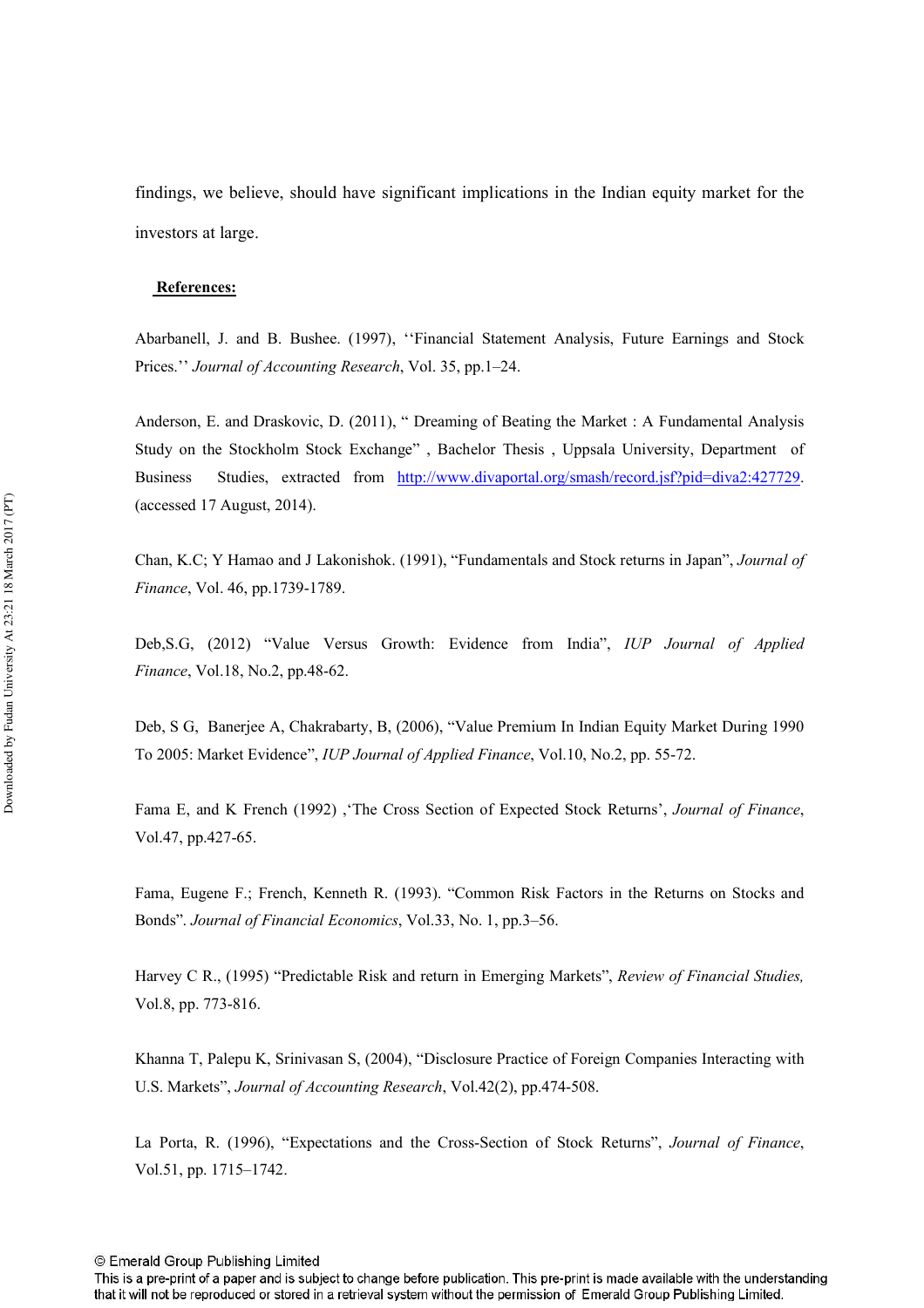Lakonishok J, A Shleifer and R Vishny. (1994), "Contrarian Investment, Extrapolation and Risk", *Journal of Finance*, Vol.44, pp. 1541-78.

Lev, B. and R. Thiagarajan, (1993), "Fundamental Information Analysis". *Journal of Accounting --* , Vol.31, pp.190–214.

Mohanram, P.S. (2005), "Separating Winners from Losers among Low Book-to-Market Stocks using Financial Statement Analysis", *Review of Accounting Studies*, Vol.10, pp.133-170.

Myers, S. C., &Majluf, N. S. (1984). "Corporate Financing and Investment Decisions When Firms Have Information that Investors Do Not Have", *Journal of Financial Economics*, Vol. 13, No.2, pp. 187-221.

Ou, J. and S. Penman. (1989), "Accounting Measures, Price-Earnings Ratio and the Information Content of Security Prices", *Journal of Accounting Research*, Vol. 27, pp.111-143.

Penman, S (1991), "An Evaluation of Accounting Rate of Return", *Journal of Accounting, Auditing and Finance*, Vol. 6, pp.233-55.

Piotroski J D , (2000), "Value Investing : The Use of Historical Financial Statement Information to Separate Winners from Losers", *Journal of Accounting Research*, Vol.38, pp. 1-41.

Rosenberg B, K Reid and R Lanstein. (1985), "Persuasive Evidence of Market Inefficiency", *Journal of Portfolio Management*, Vol.11, pp. 9-17.

Sloan, R. (1996), ''Do Stock Prices Fully Reflect Information in Accruals and Cash Flows About Future Earnings?", The Accounting Review, Vol.71, pp. 289-316.

Venkatesh C. K, M Tyagi, and Ganesh (2013), "Analyzing The Performance Of High And Low Book# To#Market Ratio Firms With Specific Reference To Indian It, Pharmacy And Banking Stocks", Innovative Journal of Business and Management, Vol.2, pp.40-43.

This is a pre-print of a paper and is subject to change before publication. This pre-print is made available with the understanding that it will not be reproduced or stored in a retrieval system without the permission of Emerald Group Publishing Limited.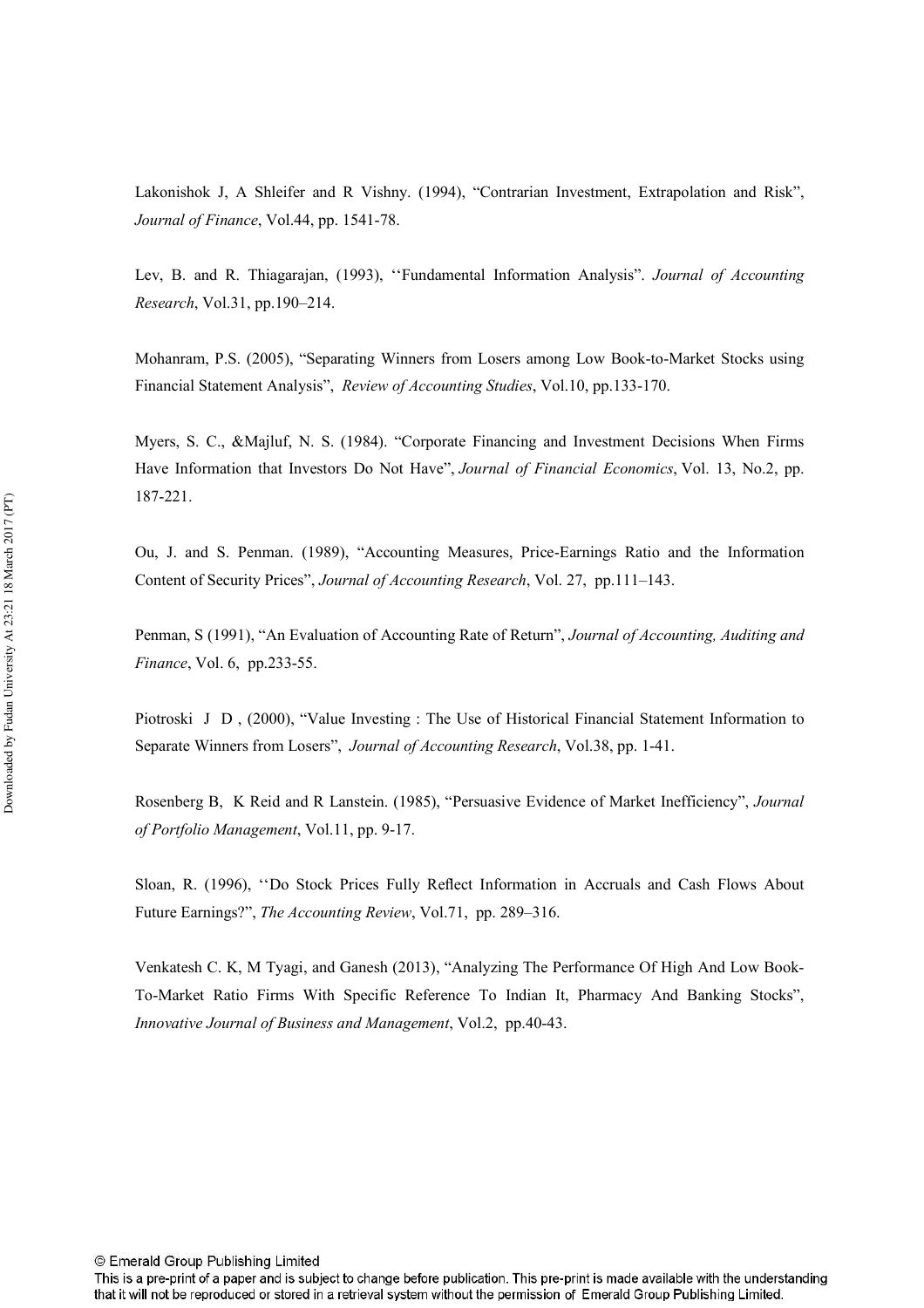#### **Table 1: Year-wise distribution of firms in our sample**

This table shows the year wise breakup of the entire sample by the number of firms for which we have data to calculate the F-scores, and also by the number of value stocks (lowest  $30\%$  of firms when sorted by price-to-book ratio), growth stocks (highest  $30\%$  of firms when sorted by price-to-book ratio), and median stocks (middle 40% of firms when sorted by price-to-book ratio).

|              | <b>Total Number of Firms</b> |                                     |
|--------------|------------------------------|-------------------------------------|
|              | (with F scores calculated)   |                                     |
| Year         |                              |                                     |
|              |                              | <b>Total Number of Value Stocks</b> |
| 2003         | 783                          | 235                                 |
| 2004         | 783                          | 235                                 |
| 2005         | 796                          | 239                                 |
| 2006         | 846                          | 254                                 |
| 2007         | 939                          | 282                                 |
| 2008         | 1087                         | 326                                 |
| 2009         | 1212                         | 363                                 |
| 2010         | 1256                         | 377                                 |
| 2011         | 1333                         | 400                                 |
| <b>Total</b> | 9035                         | 2710                                |

This is a pre-print of a paper and is subject to change before publication. This pre-print is made available with the understanding that it will not be reproduced or stored in a retrieval system without the permission of Emerald Group Publishing Limited.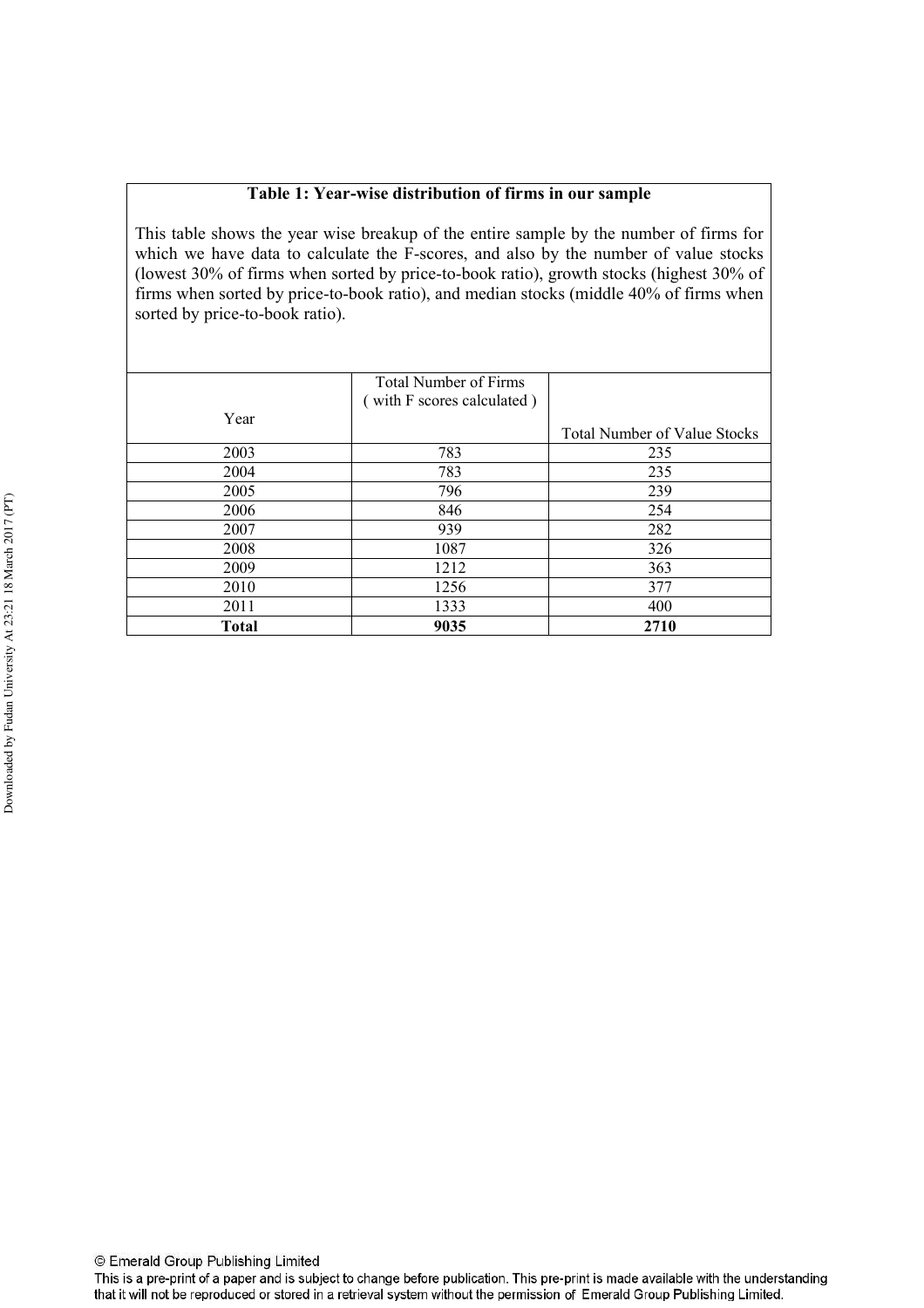## **Table 2: Future Returns and Individual Signals**

This table reports the relationship between the individual signals and the future one-year BAHR and twoyear BAHRs for the sample of value firms. The indicator variables take a value of 0 if unfavorable and 1 if favourable. Detailed explanation of the variables is given in Methodology section and Appendix. \*\*\* indicates significant at 1% while \*\* indicates significant at 5%.

| <b>Panel A: One year BAHR</b> |                     |                               |              |                              |  |  |  |
|-------------------------------|---------------------|-------------------------------|--------------|------------------------------|--|--|--|
|                               | variable value $=1$ | variable Value $=0$           |              |                              |  |  |  |
| Indicator                     | Mean one year       | Mean one year Return          | Differential | Significance of differential |  |  |  |
| Variable                      | Return (a)          | (b)                           | return       | return                       |  |  |  |
|                               |                     |                               |              |                              |  |  |  |
|                               |                     |                               |              |                              |  |  |  |
|                               |                     |                               | $(a)-(b)$    |                              |  |  |  |
| F ROA                         | 0.02                | $-0.001$                      | 0.021        | $.000***$                    |  |  |  |
| F CFO                         | 0.016               | 0.016                         | $-0.001$     | 0.874                        |  |  |  |
| F AROA                        | 0.02                | 0.011                         | 0.009        | $.038***$                    |  |  |  |
| F Accrual                     | 0.011               | 0.025                         | $-0.013$     | $.004***$                    |  |  |  |
| F ALeverage                   | 0.02                | 0.012                         | 0.008        | $.059**$                     |  |  |  |
| F ALiquidity                  | 0.018               | 0.014                         | 0.004        | 0.406                        |  |  |  |
| $F \Delta$ Margin             | 0.017               | 0.015                         | 0.002        | 0.642                        |  |  |  |
| F Aturnover                   | 0.014               | 0.016                         | $-0.002$     | 0.671                        |  |  |  |
| $F \Delta$ Equity             | 0.015               | 0.018                         | $-0.003$     | 0.57                         |  |  |  |
|                               |                     |                               |              |                              |  |  |  |
|                               |                     | <b>Panel B: Two year BAHR</b> |              |                              |  |  |  |
|                               | variable value $=1$ | Variable Value $=0$           |              |                              |  |  |  |
| Indicator                     | Mean Two-year       | Mean two year                 | Differential | Significance of differential |  |  |  |
| Variable                      | Return (a)          | Return (b)                    | return       | return                       |  |  |  |
|                               |                     |                               | $(a)-(b)$    |                              |  |  |  |
| F ROA                         | 0.058               | 0.017                         | 0.041        | $.000***$                    |  |  |  |
| F CFO                         | 0.05                | 0.048                         | 0.001        | 0.861                        |  |  |  |
| F AROA                        | 0.057               | 0.04                          | 0.018        | $.008***$                    |  |  |  |
| F Accrual                     | 0.045               | 0.058                         | $-0.013$     | $.061**$                     |  |  |  |
| F ALeverage                   | 0.058               | 0.041                         | 0.018        | $.008***$                    |  |  |  |
| F_ALiquidity                  | 0.055               | 0.045                         | 0.01         | 0.139                        |  |  |  |
| F AMargin                     | 0.047               | 0.049                         | $-0.002$     | 0.753                        |  |  |  |
| F Aturnover                   | 0.05                | 0.039                         | 0.011        | 0.129                        |  |  |  |
| F DeltaEquity                 | 0.048               | 0.057                         | $-0.01$      | 0.209                        |  |  |  |

© Emerald Group Publishing Limited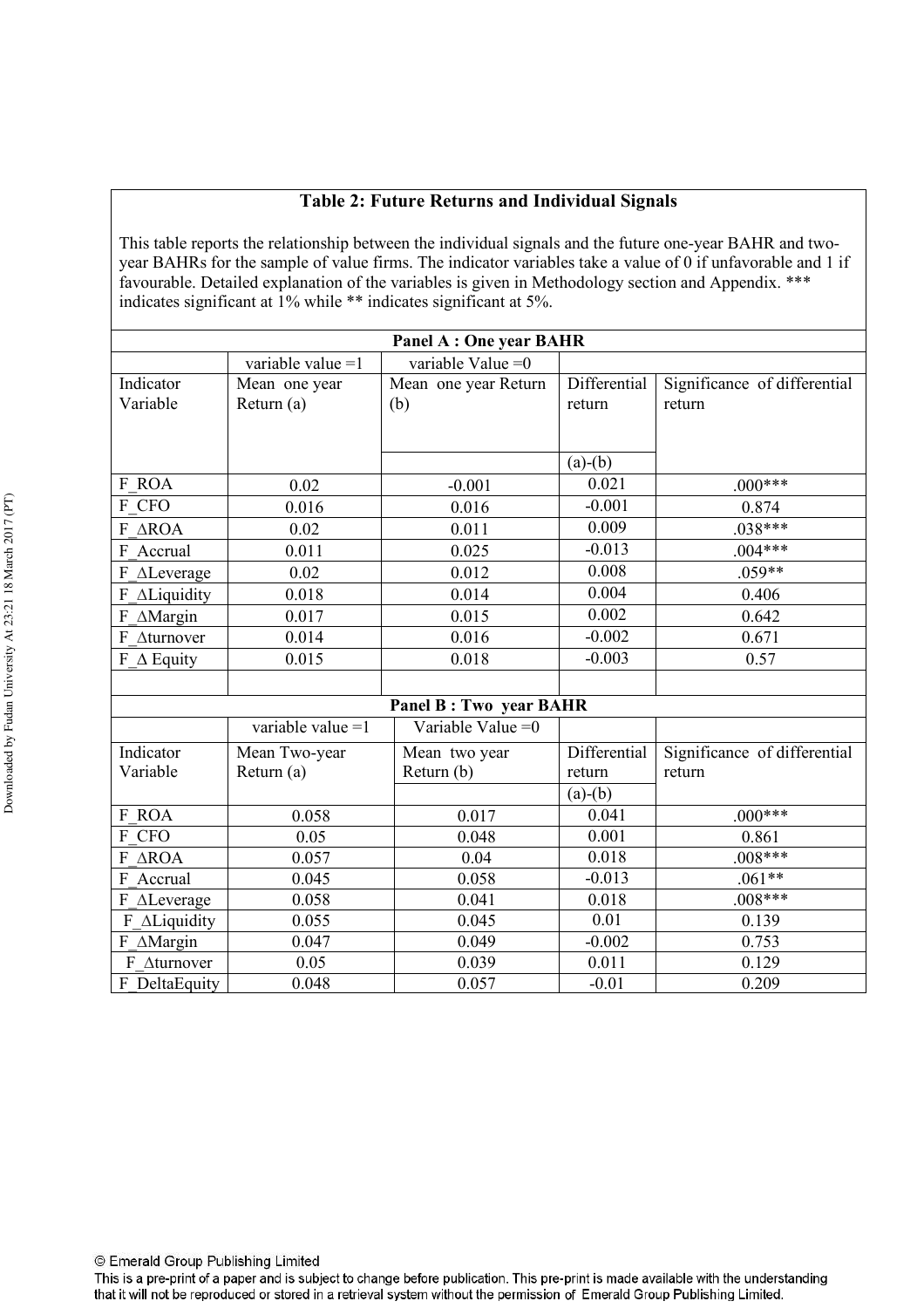### **Table 3: Differential average monthly returns and buy and hold returns of HFS and LFS portfolios.**

The averages are calculated over all portfolio formation years. Every year once the portfolios are formed their monthly average returns over the next one and two years and BAHR over next one and two years are found and averaged. The t-stats with \*\*\* are significant at 1% while the ones with \*\* are significant at 5% level of significance.

| Average Monthly returns of the F score portfolios over the                                 | next one year after portfolio formation | Average 1 year BAHR of the F<br>score portfolios |                         |                               |                             |                                   |  |
|--------------------------------------------------------------------------------------------|-----------------------------------------|--------------------------------------------------|-------------------------|-------------------------------|-----------------------------|-----------------------------------|--|
|                                                                                            | F7 through<br>$F10$ (HFS)               | F1 through<br>$F4$ (LFS)                         | HFS minus<br><b>LFS</b> | F7<br>through<br>F10<br>(HFS) | F1<br>through<br>$F4$ (LFS) | <b>HFS</b><br>minus<br><b>LFS</b> |  |
| Mean                                                                                       | 0.0030                                  | 0.0015                                           | 0.0015                  | 0.0367                        | 0.0189                      | 0.0178                            |  |
| t-stat                                                                                     | $2.737***$                              | 1.309                                            | $3.231**$               | $3.151**$                     | 1.542                       | $4.262***$                        |  |
|                                                                                            |                                         |                                                  |                         |                               |                             |                                   |  |
| Average Monthly returns of the F score portfolios over the<br>Average 2 year BAHR of the F |                                         |                                                  |                         |                               |                             |                                   |  |
|                                                                                            |                                         |                                                  |                         |                               |                             |                                   |  |
|                                                                                            |                                         | next two year after portfolio formation          |                         |                               | score portfolios            |                                   |  |
|                                                                                            | F7 through<br>$F10$ (HFS)               | F1 through<br>$F4$ (LFS)                         | HFS minus<br><b>LFS</b> | F7<br>through<br>F10<br>(HFS) | F1<br>through<br>$F4$ (LFS) | <b>HFS</b><br>minus<br><b>LFS</b> |  |
| Mean                                                                                       | 0.0029                                  | 0.0022                                           | 0.0008                  | 0.0721                        | 0.0525                      | 0.0196                            |  |

© Emerald Group Publishing Limited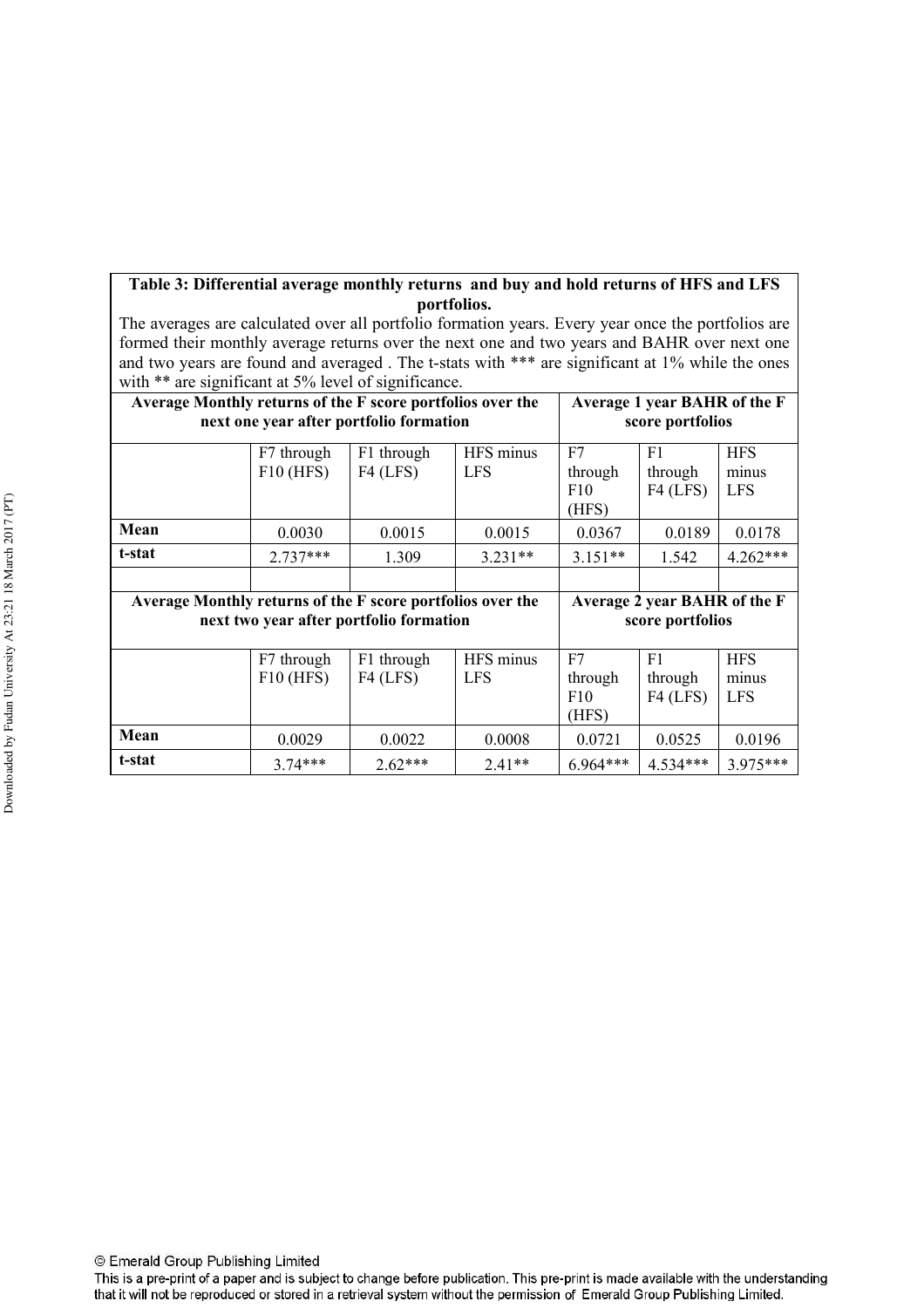Table 4 : Regression of average returns of HFS minus LFS portfolio on the market risk factor Rm-Rf Dependent variable: Average monthly returns of HFS portfolios (F7, F8,F9,F10) minus the average monthly returns of the LFS portfolios (F1, F2,F3,F4). The independent variable is the monthly returns of the market risk factor Rm-Rf. The regression equation estimated is :

| $R(HFS)_t - R(LFS)_t = \alpha + \beta(Rm-Rf)_t + \varepsilon_t$ |                                   |            |         |                                      |           |         |  |  |  |  |
|-----------------------------------------------------------------|-----------------------------------|------------|---------|--------------------------------------|-----------|---------|--|--|--|--|
|                                                                 | <b>Overall Period (2003-2012)</b> |            |         | Sub period I(2003-2007)- Boom period |           |         |  |  |  |  |
| <b>Variable</b>                                                 | Coefficient                       | t-stat     | p-value | Coefficient                          | t-stat    | p-value |  |  |  |  |
| Rm-Rf                                                           | $-.0379197$                       | $-112$     | 0.266   | $-0222316$                           | $-0.42$   | 0.678   |  |  |  |  |
| α                                                               | .0014248                          | $313***$   | 0.002   | .00173                               | $2.37***$ | 0.021   |  |  |  |  |
|                                                                 | Sub period II(2008)- meltdown     |            |         | Sub period III(2009-12)- recovery    |           |         |  |  |  |  |
| <b>Variable</b>                                                 | Coefficient                       | t-stat     | p-value | Coefficient                          | t-stat    | p-value |  |  |  |  |
| Rm-Rf                                                           | $-1156752$                        | $-2.66***$ | 0.024   | $-.0451006$                          | $-0.88$   | 0.384   |  |  |  |  |
| α                                                               | $-0.002243$                       | $-2.77***$ | 0.020   | .0019957                             | $3.60***$ | 0.001   |  |  |  |  |

This is a pre-print of a paper and is subject to change before publication. This pre-print is made available with the understanding that it will not be reproduced or stored in a retrieval system without the permission of Emerald Group Publishing Limited.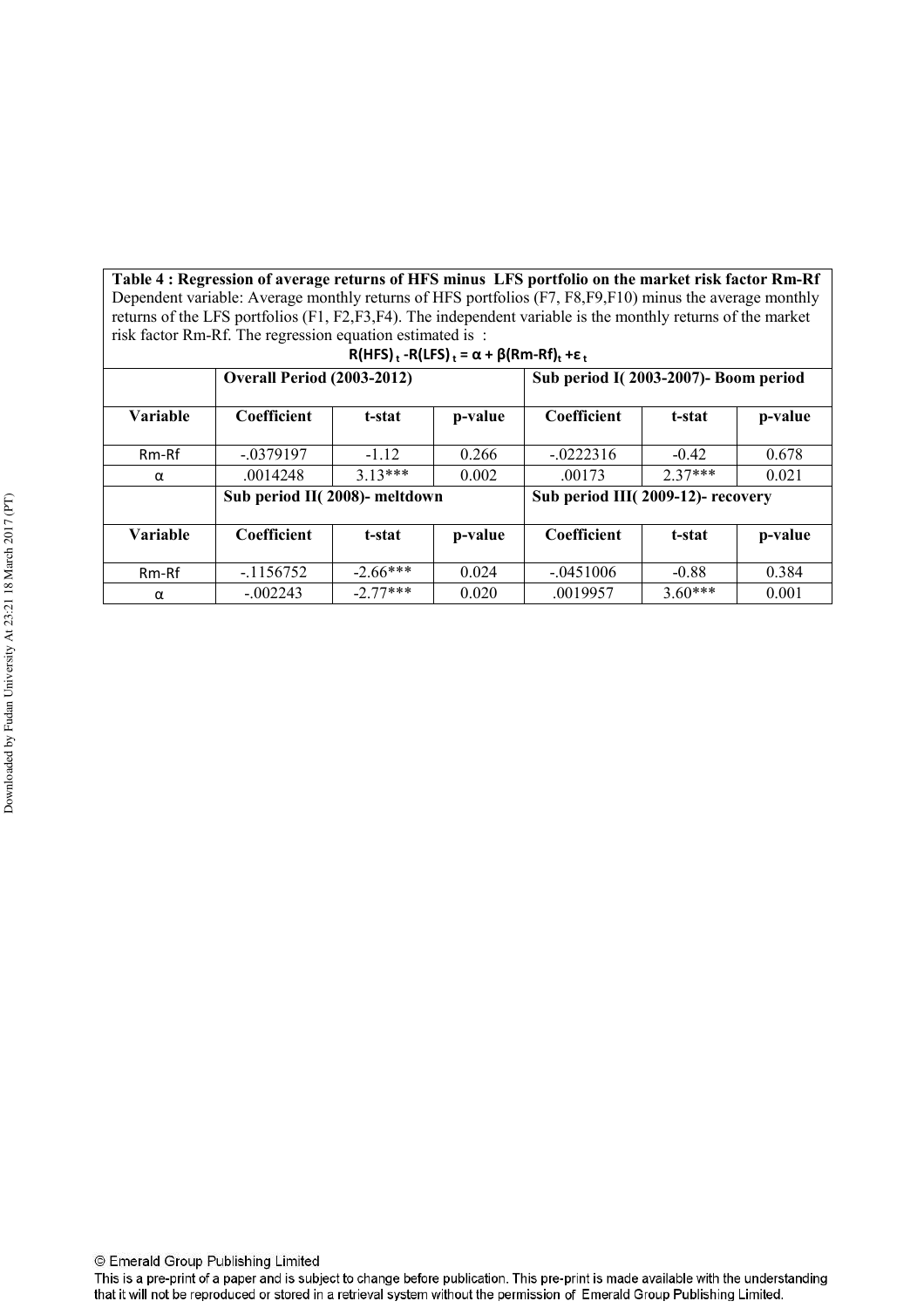#### **Table 5 : Regression of average returns of HFS minus LFS portfolio on the market risk factor Rm& Rf, SMB and HML.**

Dependent variable: Average monthly returns of HFS portfolios (F7, F8,F9,F10) minus the average monthly returns of the LFS portfolios (F1, F2,F3,F4). The independent variable is the monthly returns of the market risk factor Rm-Rf and the monthly returns of HMB and SML . The model estimated is as follows

#### $R(HFS)$ **<sub>t</sub>**  $-R(LFS)$ **t** $= \alpha + \beta(Rm-Rf)$  $t$   $+s(SMB)$ **t** $t$   $+h(HML)$ **t** $t$   $+ \varepsilon$ **t**

In this regression, HFS(t) is the return on high F score portfolio for month t, LFS is the return of the low F score portfolio for month t.

| .          | <b>Overall Period (2003-2012)</b> |            | Sub period I(2003-2007)- Boom period |                                   |           |         |  |
|------------|-----------------------------------|------------|--------------------------------------|-----------------------------------|-----------|---------|--|
| Variable   | Coefficient                       | t-stat     | p-value                              | Coefficient                       | t-stat    | p-value |  |
| $Rm-Rf$    | $-.0081007$                       | $-0.23$    | 0.816                                | .0399762                          | 0.74      | 0.463   |  |
| <b>SMB</b> | $-0.5919$                         | $-1.43$    | 0.155                                | $-137283$                         | $-1.91*$  | 0.061   |  |
| <b>HML</b> | $-1948593$                        | $-2.35***$ | 0.020                                | $-.2072143$                       | $-1.69*$  | 0.096   |  |
| α          | .0013765                          | $3.08***$  | 0.003                                | .0015928                          | $2.35***$ | 0.022   |  |
|            | Sub period II(2008)- meltdown     |            |                                      | Sub period III(2009-12)- recovery |           |         |  |
| Variable   | Coefficient                       | t-stat     | p-value                              | Coefficient                       | t-stat    | p-value |  |
| Rm-Rf      | -.1874989                         | $-3.42***$ | 0.009                                | $-.032609$                        | $-0.46$   | 0.649   |  |
| <b>SMB</b> | $-1283637$                        | $-2.49***$ | 0.037                                | $-.0047022$                       | $-0.05$   | 0.957   |  |
| <b>HML</b> | $-0.0647515$                      | $-0.42$    | 0.684                                | $-.04293$                         | $-0.30$   | 0.765   |  |
| α          | $-.0032695$                       | $-4.18***$ | 0.003                                | .0020384                          | $3.17***$ | 0.003   |  |

© Emerald Group Publishing Limited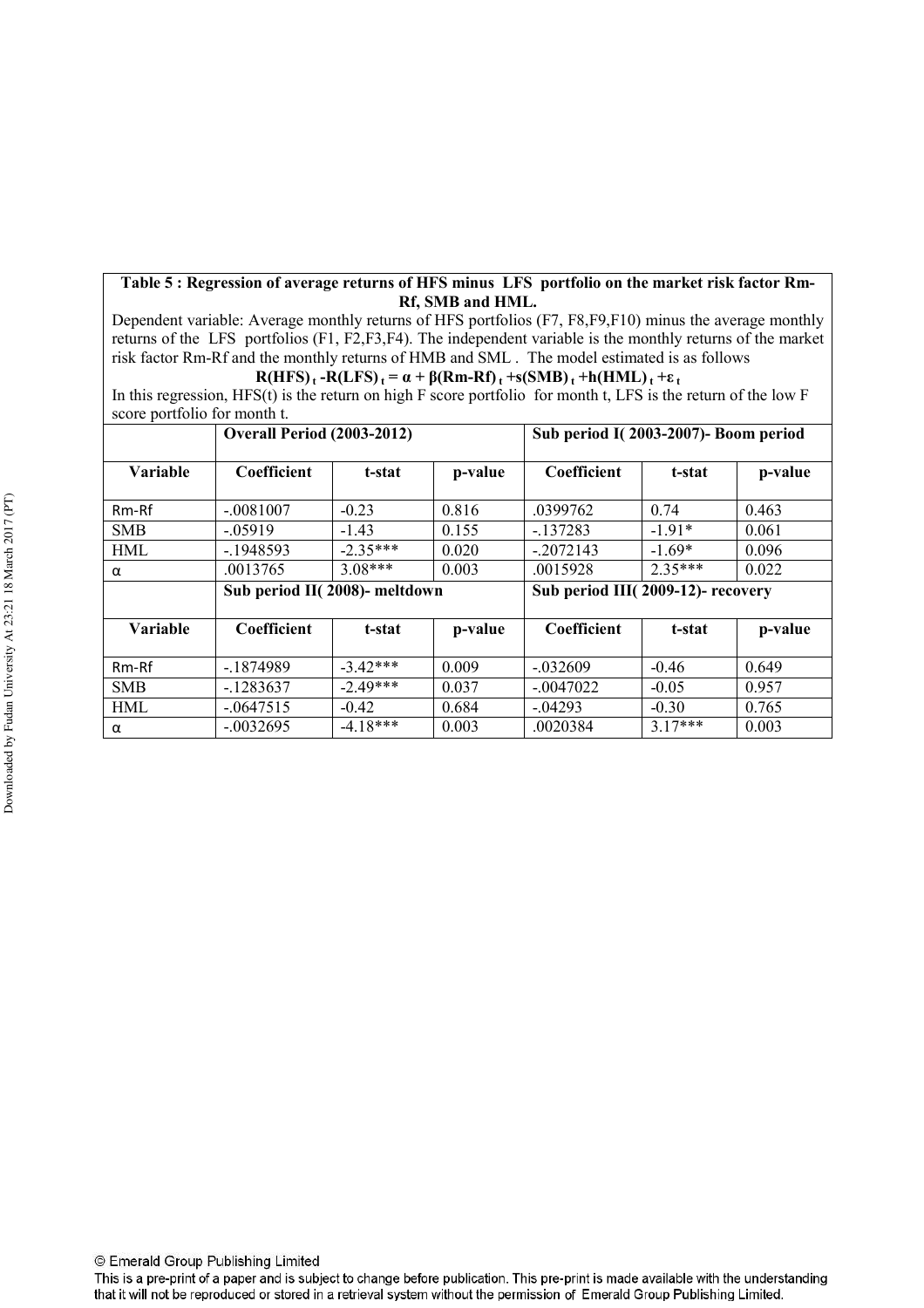| Table : 6                                                                                                           |
|---------------------------------------------------------------------------------------------------------------------|
| Robustness test based on portfolio RSS                                                                              |
| The figures in the cells below indicate the percentage BAHR of the rank score quintile portfolios over 1 year and 2 |
| years from the time of quintile formation. All represents the one year BAHR for ALL firms in the sample. High       |
| and low respectively indicate the mean BAHRs of Q4 plus Q5 and Q1 plus Q2. The table also shows the mean            |

years from the time of quintile formation. All represents the one year BAHR for ALL firms in the sample. High and low respectively indicate the mean BAHRs of Q4 plus Q5 and Q1 plus Q2. The table also shows the mean values of the BAHRs across all portfolio formation years and the corresponding t-statistics. The t-stats with \*\*\* indicates significance at 1%, \*\* indicates significance at 5% and \* indicates significance at 10% respectively.

|      | <b>RSS Based Portfolio performance Based on 1</b><br>vear BAHR |             |           |               |              | <b>RSS Based Portfolio performance Based on 2</b><br>vears BAHR |             |           |               |              |
|------|----------------------------------------------------------------|-------------|-----------|---------------|--------------|-----------------------------------------------------------------|-------------|-----------|---------------|--------------|
| Year | All                                                            | <b>High</b> | Low       | High -<br>Low | High-<br>All | All                                                             | <b>High</b> | Low       | High -<br>Low | High-<br>All |
| 2003 | $-0.40%$                                                       | $-0.11%$    | $-0.37%$  | 0.26%         | 0.29%        | 6.09%                                                           | 6.58%       | 5.79%     | 0.79%         | 0.49%        |
| 2004 | 5.80%                                                          | 5.34%       | $6.09\%$  | $-0.76%$      | $-0.47%$     | 5.84%                                                           | 5.78%       | $6.06\%$  | $-0.28%$      | $-0.06\%$    |
| 2005 | $0.69\%$                                                       | 0.96%       | 1.14%     | $-0.18%$      | 0.27%        | 0.03%                                                           | 0.68%       | 0.83%     | $-0.16%$      | 0.65%        |
| 2006 | $-1.51\%$                                                      | $-2.53%$    | $-0.60\%$ | $-1.94\%$     | $-1.02\%$    | $5.11\%$                                                        | 4.52%       | 6.28%     | $-1.76\%$     | $-0.60\%$    |
| 2007 | 7.35%                                                          | 7.63%       | 5.78%     | 1.86%         | 0.28%        | 9.85%                                                           | 10.74%      | 7.40%     | 3.34%         | 0.89%        |
| 2008 | $1.14\%$                                                       | 1.46%       | $1.10\%$  | $0.36\%$      | 0.32%        | 8.76%                                                           | 9.70%       | 8.73%     | $0.97\%$      | 0.94%        |
| 2009 | 7.69%                                                          | 9.35%       | 6.26%     | 3.09%         | 1.66%        | 9.29%                                                           | 10.82%      | 7.68%     | 3.15%         | 1.53%        |
| 2010 | 0.78%                                                          | 1.44%       | 0.20%     | 1.23%         | $0.66\%$     | $4.26\%$                                                        | $4.24\%$    | 3.43%     | 0.81%         | $-0.02%$     |
| 2011 | 3.35%                                                          | 4.59%       | 2.67%     | 1.92%         | 1.24%        | 5.59%                                                           | 7.42%       | 4.45%     | 2.97%         | 1.83%        |
|      | Mean                                                           | $3.13\%$    | 2.48%     | $0.65\%$      | $0.36\%$     | Mean                                                            | $6.72\%$    | 5.63%     | 1.09%         | 0.63%        |
|      | t-stat                                                         | $2.43**$    | $2.61**$  | 1.27          | 1.36         | t-stat                                                          | 5.98***     | $6.98***$ | $1.87*$       | $2.43**$     |

© Emerald Group Publishing Limited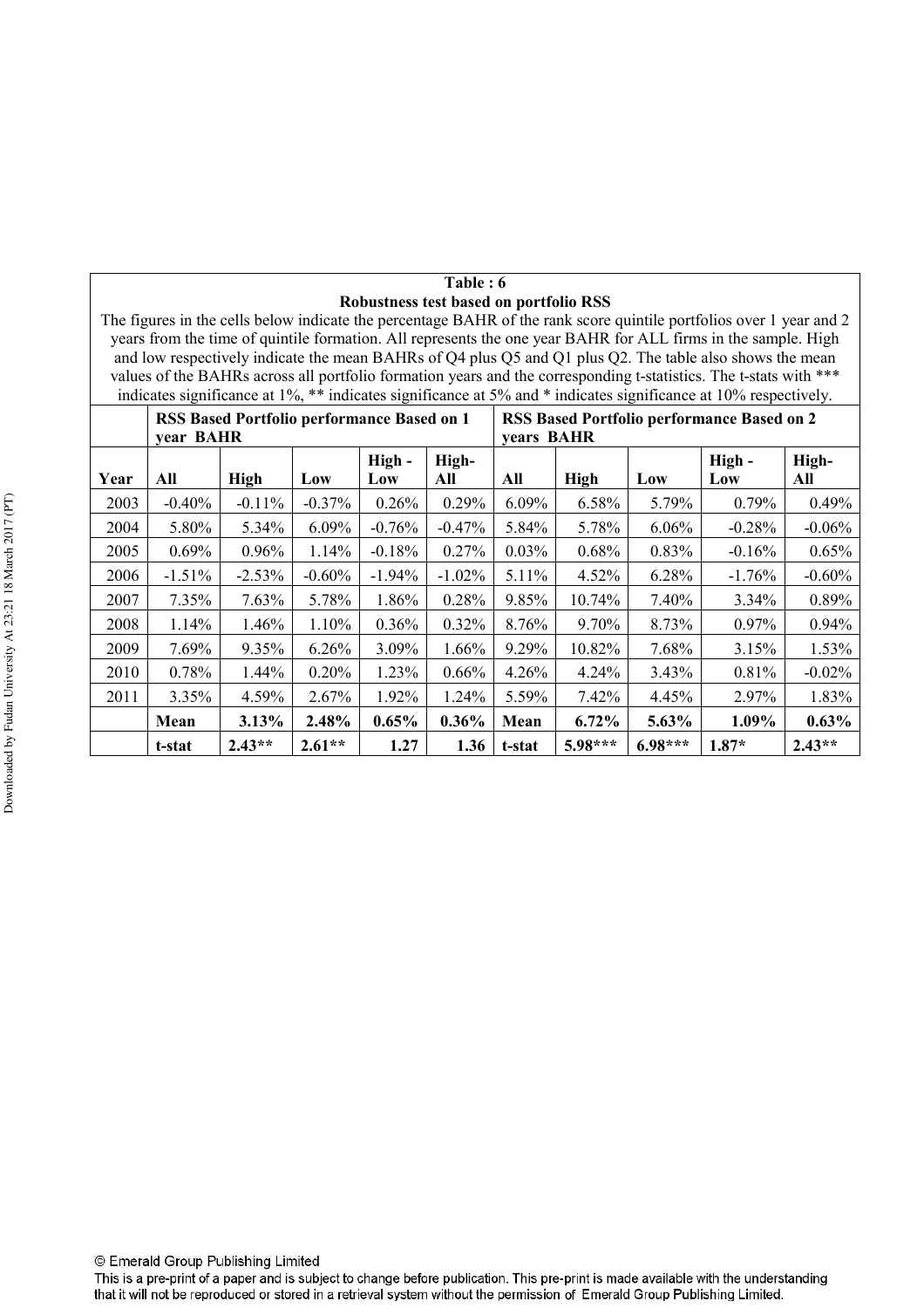#### **Table 7: Robustness test for One year and Two year Buy and Hold return(BAHR) for an F score strategy across Turnover and Price partitions**

The numbers in the cells indicate the mean one year and two year BAHRs for the F score portfolios constructed within price and turnover partitions. The mean is taken across all portfolio formation years. The t stats with \*\*\* indicates significance at 1% , with \*\* indicates significance at 5% and \* indicates significance at 10%

| <b>Panel A: Across Price Partitions</b> |                    |              |                                                                                                                        |                    |              |             |  |  |  |  |
|-----------------------------------------|--------------------|--------------|------------------------------------------------------------------------------------------------------------------------|--------------------|--------------|-------------|--|--|--|--|
|                                         | 1 Yr BAHR          |              |                                                                                                                        | 2 Yrs BAHR         |              |             |  |  |  |  |
|                                         | <b>Small Price</b> | Medium Price | Large Price                                                                                                            | <b>Small Price</b> | Medium Price | Large Price |  |  |  |  |
| All<br>firms                            | 0.021              | 0.034        | 0.040                                                                                                                  | 0.048              | 0.075        | 0.085       |  |  |  |  |
| <b>LFS</b>                              | 0.009              | 0.025        | 0.024                                                                                                                  | 0.042              | 0.065        | 0.066       |  |  |  |  |
| <b>HFS</b>                              | 0.035              | 0.046        | 0.054                                                                                                                  | 0.063              | 0.095        | 0.096       |  |  |  |  |
| High -<br>low                           | 0.026              | 0.020        | 0.030                                                                                                                  | 0.022              | 0.028        | 0.027       |  |  |  |  |
| t-stat                                  | $1.95*$            | $2.84**$     | $4.86***$                                                                                                              | 1.04               | $2.36**$     | $2.18*$     |  |  |  |  |
|                                         |                    |              | $\mathbf{D}_{\alpha}$ and $\mathbf{A}$ at $\mathbf{A}$ and $\alpha$ . The property $\mathbf{D}_{\alpha}$ with $\alpha$ |                    |              |             |  |  |  |  |

|               | 1 Yr BAHR |          |          | 2 Yrs BAHR |          |          |  |
|---------------|-----------|----------|----------|------------|----------|----------|--|
|               | Small     | Medium   | Large    | Small      | Medium   | Large    |  |
|               | Turnover  | Turnover | Turnover | Turnover   | Turnover | Turnover |  |
| All<br>firms  | 0.027     | 0.036    | 0.035    | 0.061      | 0.075    | 0.078    |  |
| <b>LFS</b>    | 0.013     | 0.026    | 0.020    | 0.039      | 0.068    | 0.052    |  |
| <b>HFS</b>    | 0.047     | 0.052    | 0.043    | 0.079      | 0.090    | 0.089    |  |
| High -<br>low | 0.035     | 0.026    | 0.023    | 0.039      | 0.023    | 0.037    |  |
| t-stat        | $2.52**$  | $376***$ | $2.28*$  | $3.64***$  | $2.20*$  | $2.22*$  |  |

© Emerald Group Publishing Limited